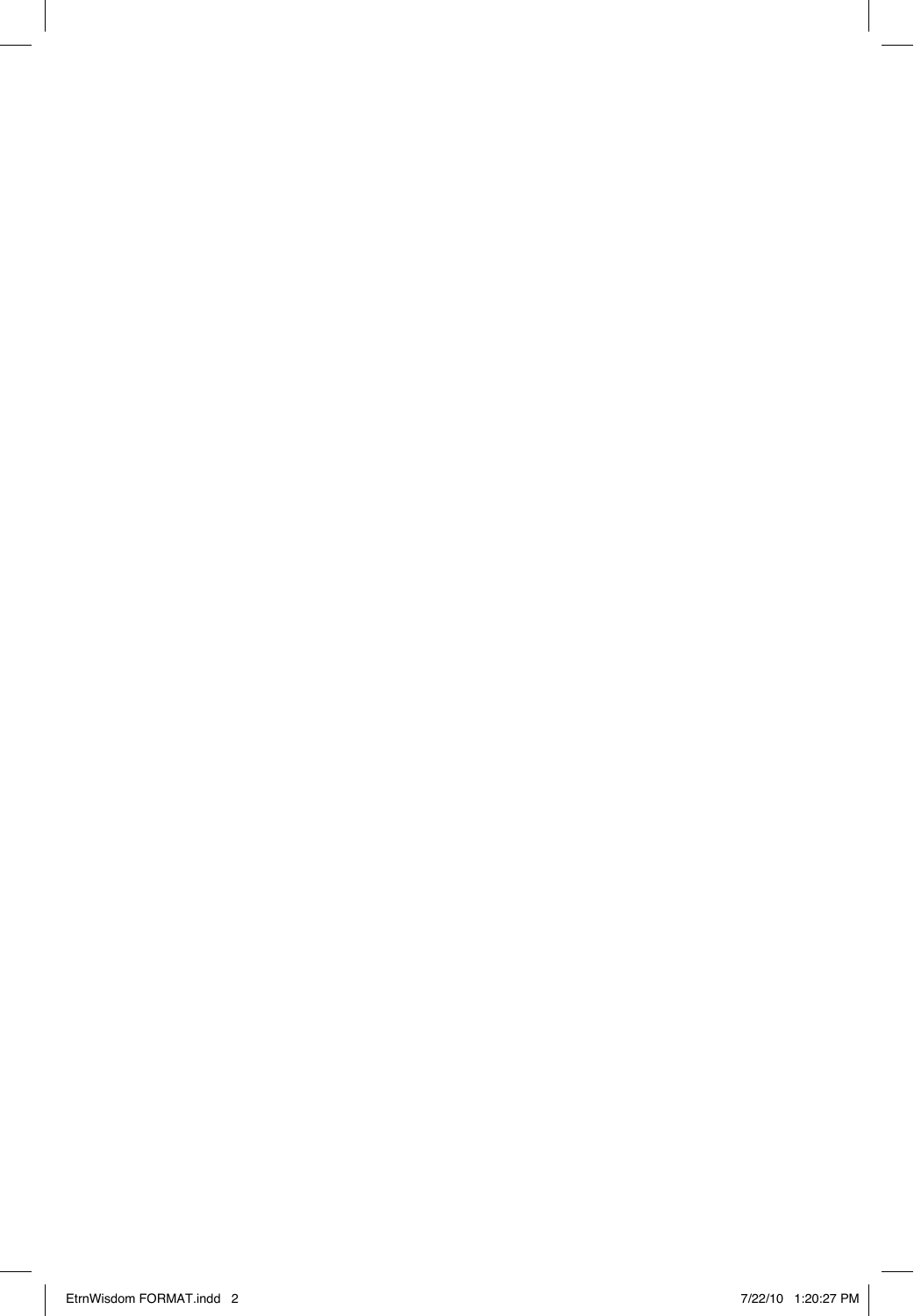PARACLETE ESSENTIALS

# the wisdom of the DESERT FATHERS AND MOTHERS

*Foreword by Jonathan Wilson-Hartgrove*

*contemporary english version by henry l. carrigan, jr.*

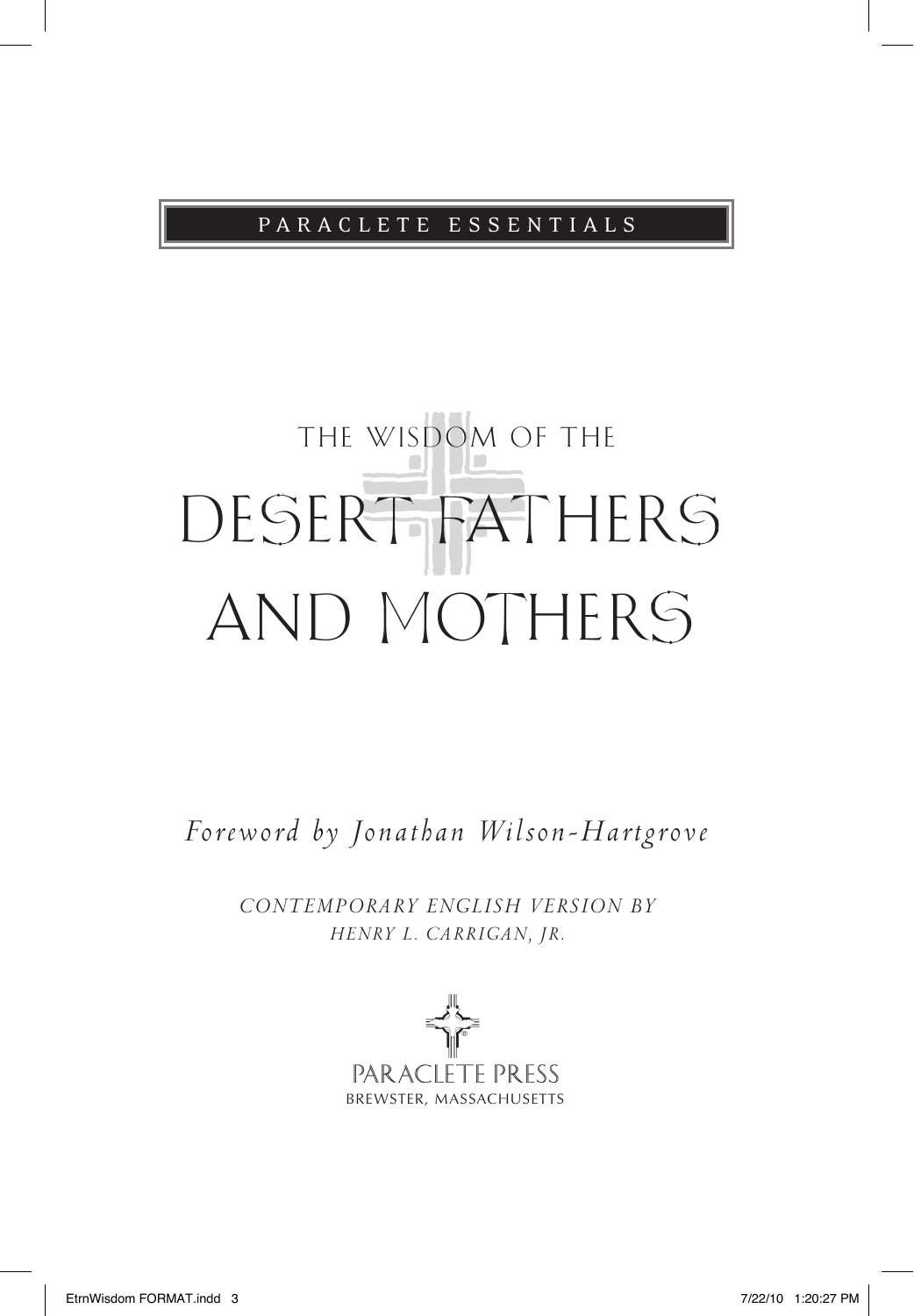*The Wisdom of the Desert Fathers and Mothers*

2010 First Printing

Copyright © 2010 by Paraclete Press, Inc.

ISBN 978-1-55725-780-2

Unless otherwise designated, Scripture quotations are taken from the New Revised Standard Version of the Bible, © 1989 by the Division of Christian Education of the National Council of the Churches of Christ in the U.S.A. All rights reserved. Used by permission.

Scripture quotations designated (KJV) are taken from the King James Version.

Library of Congress Cataloging-in Publication Data

The wisdom of the Desert Fathers and Mothers : contemporary English version / [translated] by Henry L. Carrigan, Jr. : foreword by Jonathan Wilson-Hartgrove. p. cm.

ISBN 978-1-55725-780-2

 1. Spiritual life--Christianity. 2. Anthony, of Egypt, Saint, ca. 250-355 or 6. 3. Paul, the Hermit, Saint, d. ca. 341. 4. Desert Fathers--Biography. I. Carrigan, Henry L., 1954- II. Athanasius, Saint, Patriarch of Alexandria, d. 373. Life of St. Antony. English. III. Jerome, Saint, d. 419 or 20. Vita Pauli. English. BR63.W57 2010

248.4'70922394--dc22

#### 2010022514

10 9 8 7 6 5 4 3 2 1

All rights reserved. No portion of this book may be reproduced, stored in an electronic retrieval system, or transmitted in any form or by any means—electronic, mechanical, photocopy, recording, or any other—except for brief quotations in printed reviews, without the prior permission of the publisher.

Published by Paraclete Press Brewster, Massachusetts www.paracletepress.com

Printed in the United States of America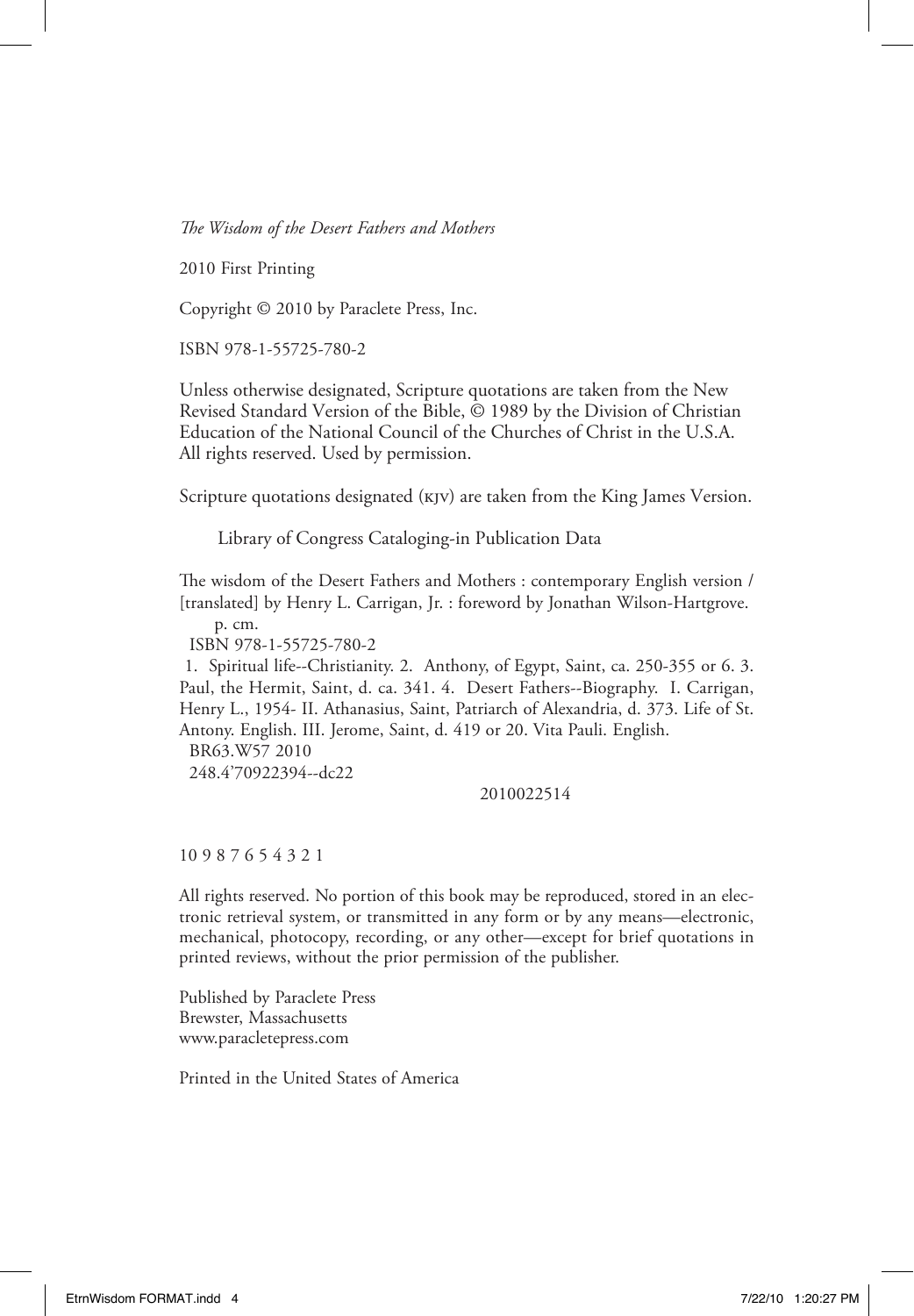| <b>CONTENTS</b> |  |
|-----------------|--|
|                 |  |

| FOREWORD by Jonathan Wilson-Hartgrove | vii |
|---------------------------------------|-----|
| <b>INTRODUCTION</b>                   | xi  |
| THE LIFE OF ANTONY OF EGYPT           | 1   |
| THE LIFE OF PAUL OF THEBES            | 77  |
| SAYINGS OF THE FATHERS AND MOTHERS    | 87  |
| Antony the Great                      | 87  |
| <b>Basil the Great</b>                | 96  |
| Gregory the Theologian                | 97  |
| Gerontius                             | 97  |
| Ephrem                                | 98  |
| Amoun of Nitria                       | 99  |
| Anoub                                 | 99  |
| Abraham                               | 100 |
| Apollo                                | 101 |
| Andrew                                | 101 |
| Dioscorus                             | 102 |
| Doulas                                | 102 |
| Epiphanius, Bishop of Cyprus          | 103 |
| Evagrius                              | 104 |
| Theodora                              | 106 |
| John the Dwarf                        | 108 |
| Isidore the Priest                    | 113 |
| Isidore of Pelusia                    | 114 |
| Cassian                               |     |
| Macarius the Great                    | 116 |
| Arsenius                              | 117 |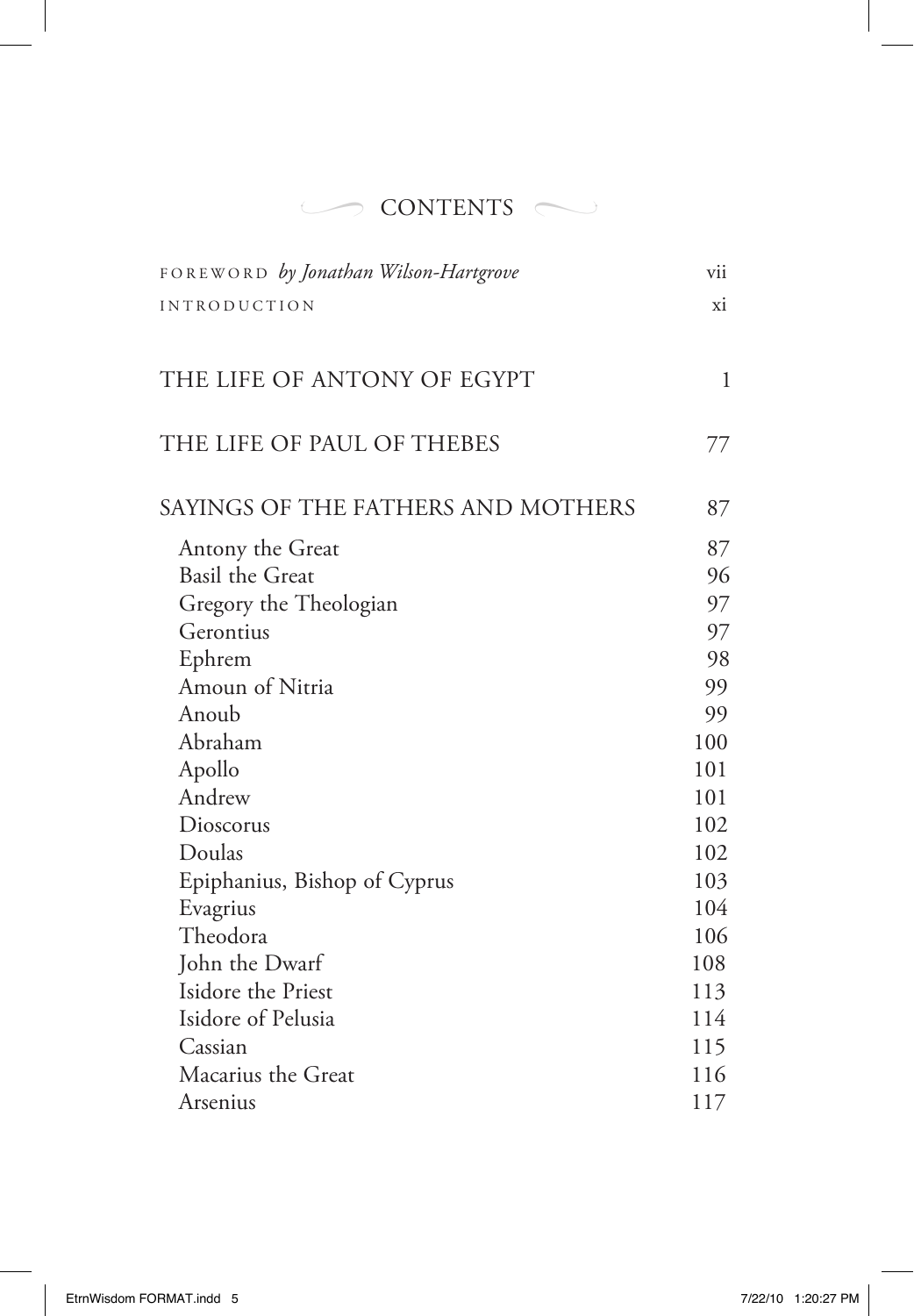| Agathon | 117 |
|---------|-----|
| Moses   | 123 |
| Poemen  | 126 |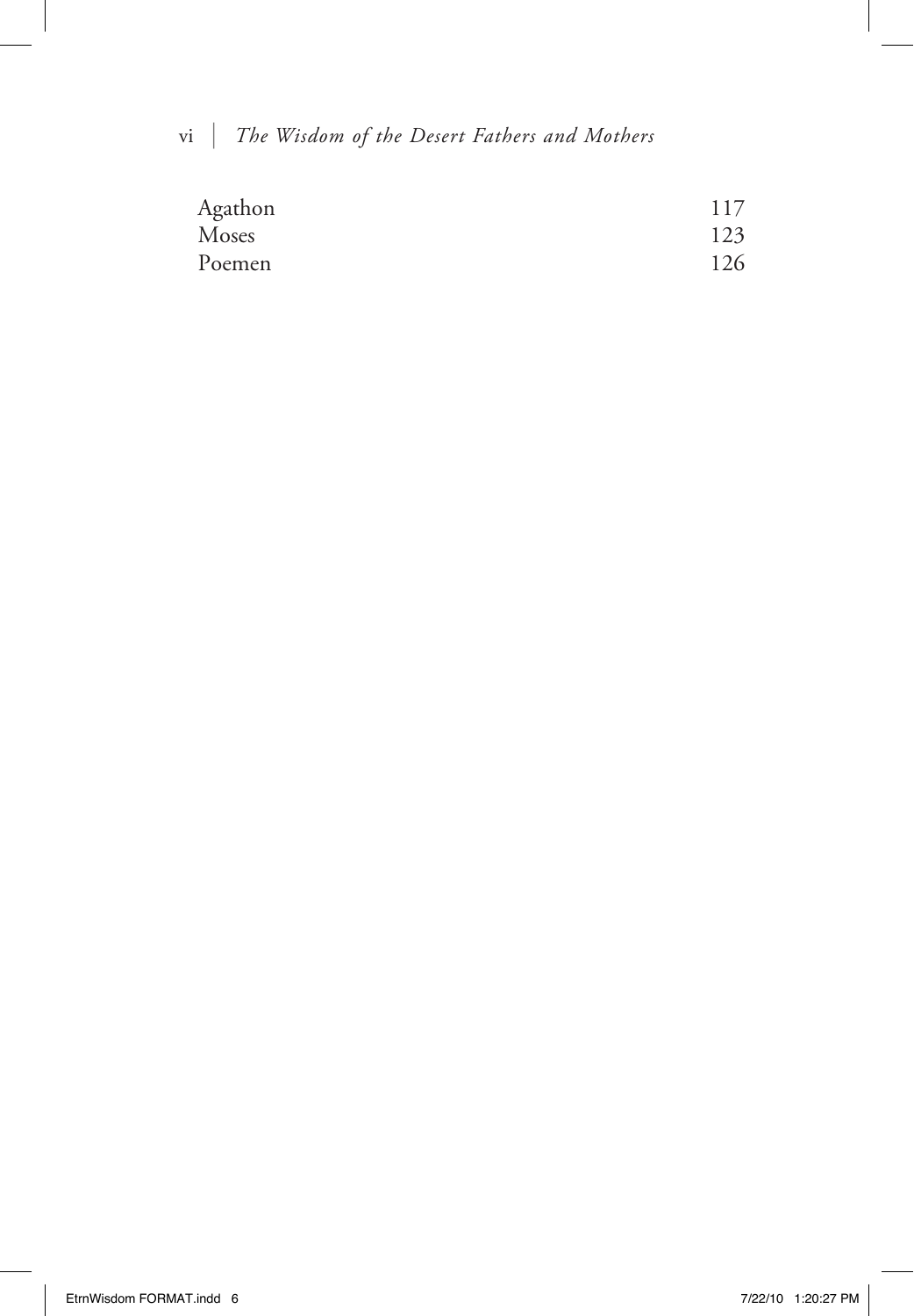## $\bigcirc$  FOREWORD

If books could be weighted according to the power of their<br>words, you wouldn't be able to hold the volume that is  $\mathbf T$  f books could be weighted according to the power of their now in your hands. Given the cost of printing books, we can all be grateful that it's available in paperback. But the wisdom printed on these pages is the kind of thing humans have historically written on stone. This is a heavy book.

I say this because I didn't know what I was getting into the first time I encountered Antony of the desert. When his biography was assigned to me in an undergraduate class on Christian classics, I remember feeling relief that it was so much shorter than Augustine's *Confessions*. I was looking forward to a light evening of reading. But I did not get very far into this story about a man who heard Jesus' words to the rich young ruler and decided to obey them himself before I forgot what time it was. I remember leaning expectantly over the pages as I tried to make sense of wrestling matches with demons and the rigors of ascetic practice for the sake of drawing near to God. When Antony's friends dragged him from his cell after twenty years, I sat in wonder that he was a picture of health with power to heal and raise the dead. Here was a human being transformed. I sat up half the night, reading that description over and again.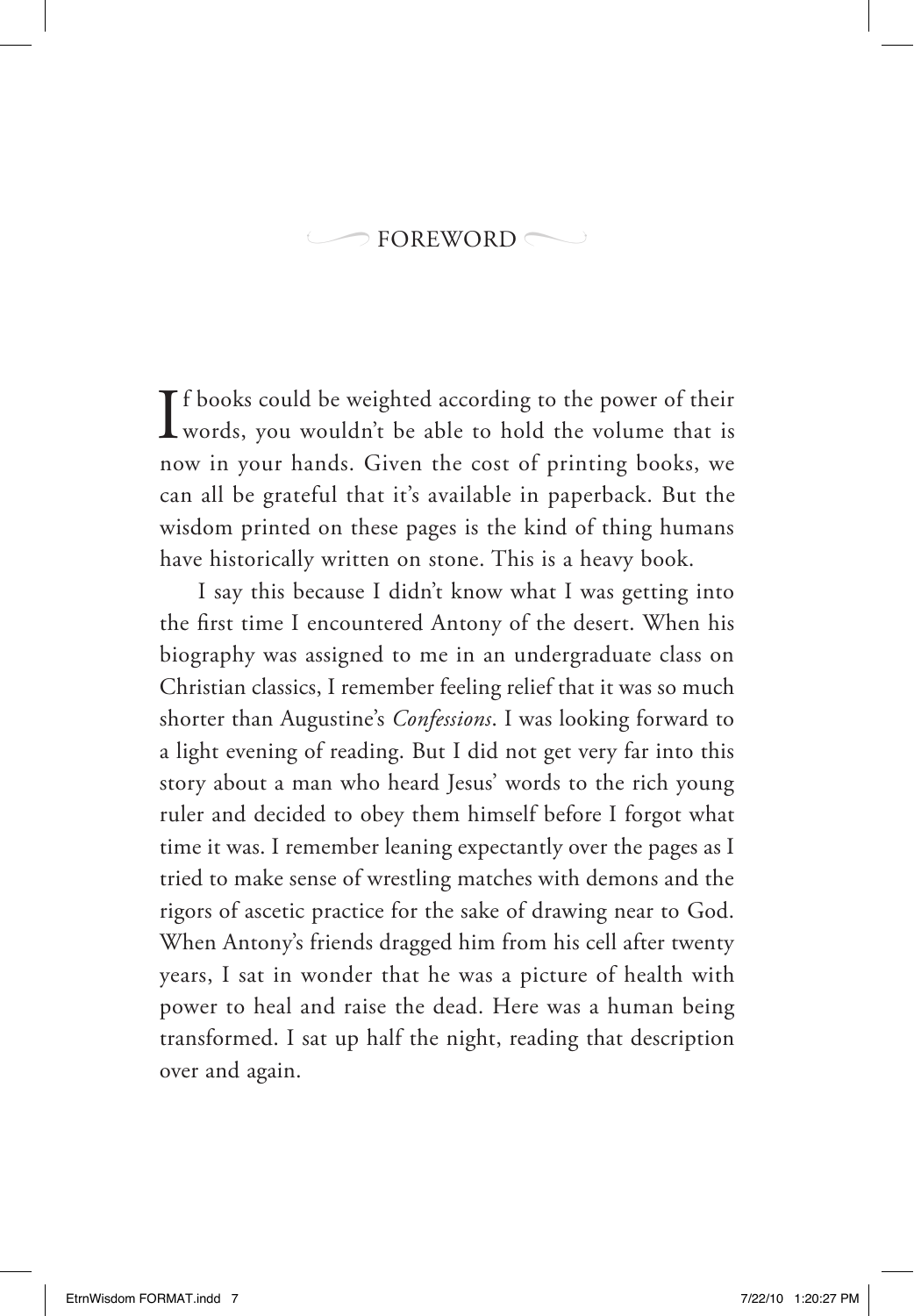A son of Southern Baptists, I grew up going to revival meetings where some of the best storytellers in the world told me the story of Jesus. By the time I was seven, I was so captivated by the power of Jesus that I promised him my whole life. My pastor told me it was the most important decision I would ever make—that this one choice changed everything. But a decade later, when I was a student on a Christian college campus, I was disappointed by how little had changed. Could Jesus really make me into a whole new person?

Antony gave me hope that a new life in Christ was possible. But he also showed me, in no uncertain terms, what new life would cost—nothing less than everything. I was scared to death, but I was also unexplainably attracted to this person. Like Nicodemus who came to Jesus in the night, I wanted to slip away and listen to this man.

In time I learned that I was not the first to have this feeling. When word got out about Antony's transformation, the "desert became a city." Those who came proved that Antony was not an exception. Devoting themselves to a life of prayer and the hard work of stability, a whole host of men and women grew in the deserts of Egypt and Palestine, Syria and Turkey to become wise mothers and fathers in the faith. They gathered themselves in communities called "lauras" and "sketes." When hungry souls came looking for a word, they listened prayerfully and spoke succinctly. The "sayings" collected here under the names of those who said them are the sound advice that folks took home with them. I doubt they wrote them down immediately. These are the sort of words that, if you really hear them, you don't have to write them down. They stay with you forever.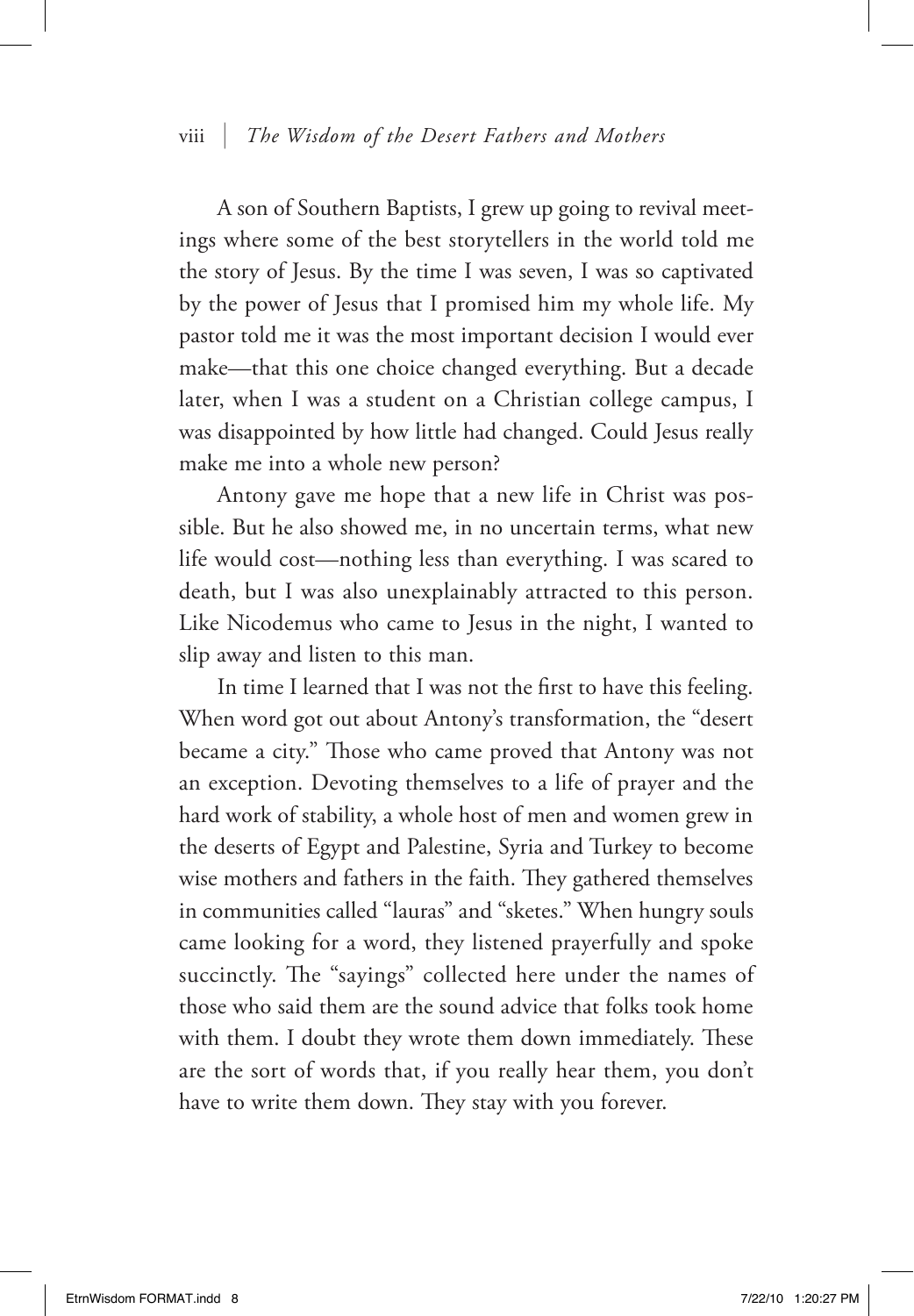The heart of desert wisdom, just like the heart of Jesus' gospel, is in the memorable images and words of instruction that came in short sayings from the ammas and abbas. But just as Peter, Paul, and John wrote reflections to help us make sense of the sayings of Jesus, more systematic thinkers came along to make sense of the desert wisdom also. Evagrius and John Cassian are the best known of these scholars. Their reflections help us put the pieces together into a whole—the desert wisdom as a vision for what life with God and other people can be. They are secondary, of course. Without the radical commitment and total abandon of someone like Antony, their work would have never been possible. And yet, without their careful thought, we may well misunderstand the gift of the mothers and fathers. Part of the wisdom of the tradition, I suppose, is that we need experience and reflection, theology and practice.

I live my life with Jesus and other friends in a Christian community that has been described as part of a "new monasticism." I never cease to be amazed by how many people in our hypermodern culture of virtual reality show up at our door and dinner table, eager to talk about one thing: how to live the way of life that Jesus taught and practiced. As I pass the potatoes or sit across a cup of tea from these souls, I see a glimmer of hope in their eyes. I suspect it's something like the hope I felt that first night I sat up reading about Antony of Egypt. Maybe, I kept thinking, a whole new life is possible. Maybe it's already here. Maybe we really can become the church we dream of. Coming back to the words in this book helps me keep hope alive. The church doesn't just believe another world is possible—we've seen it. If it could happen in the fourth and fifth centuries, it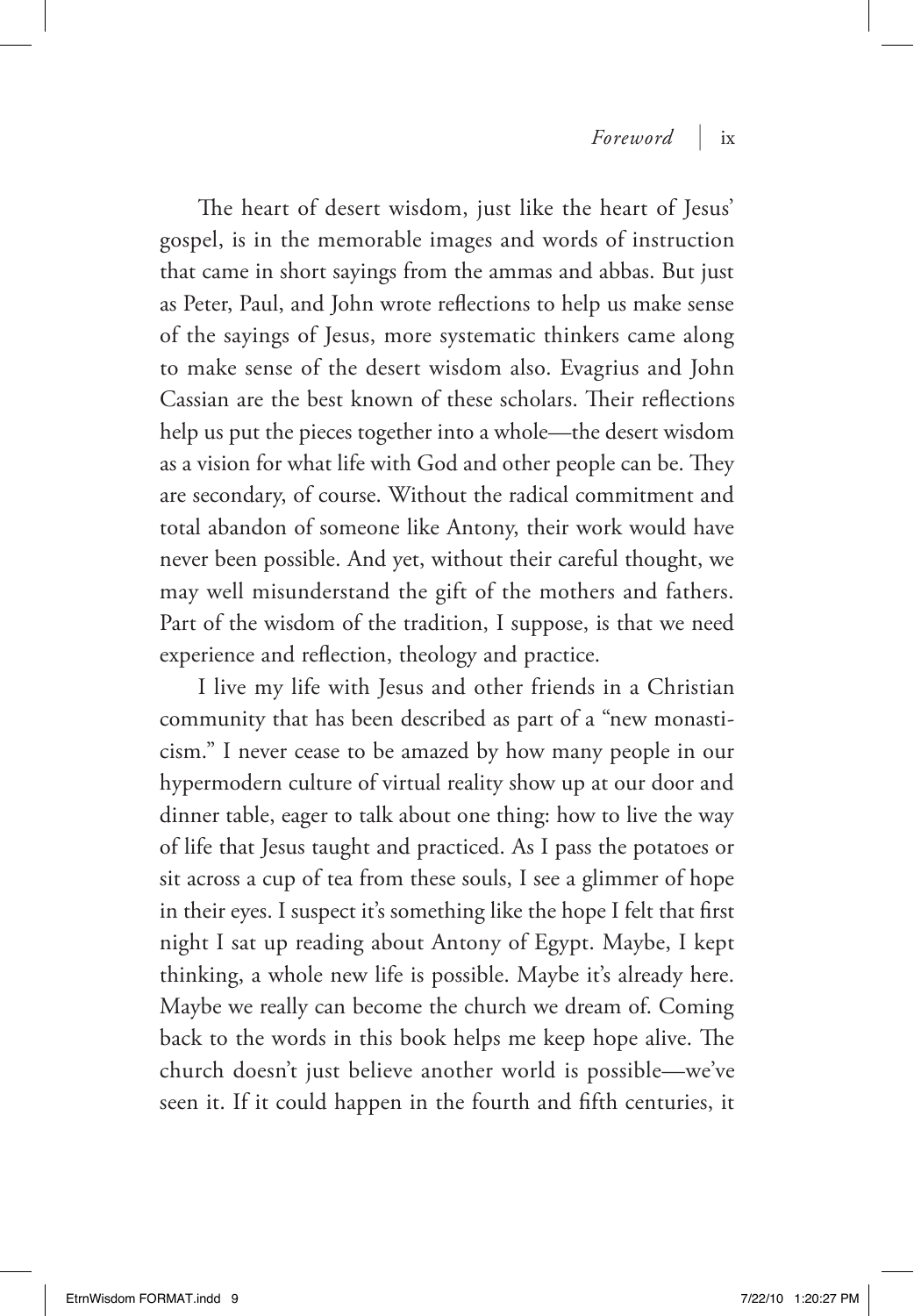can happen where we are today. May we, by the power of the Holy Spirit, become the new creation we long for.

*—Jonathan Wilson-Hartgrove*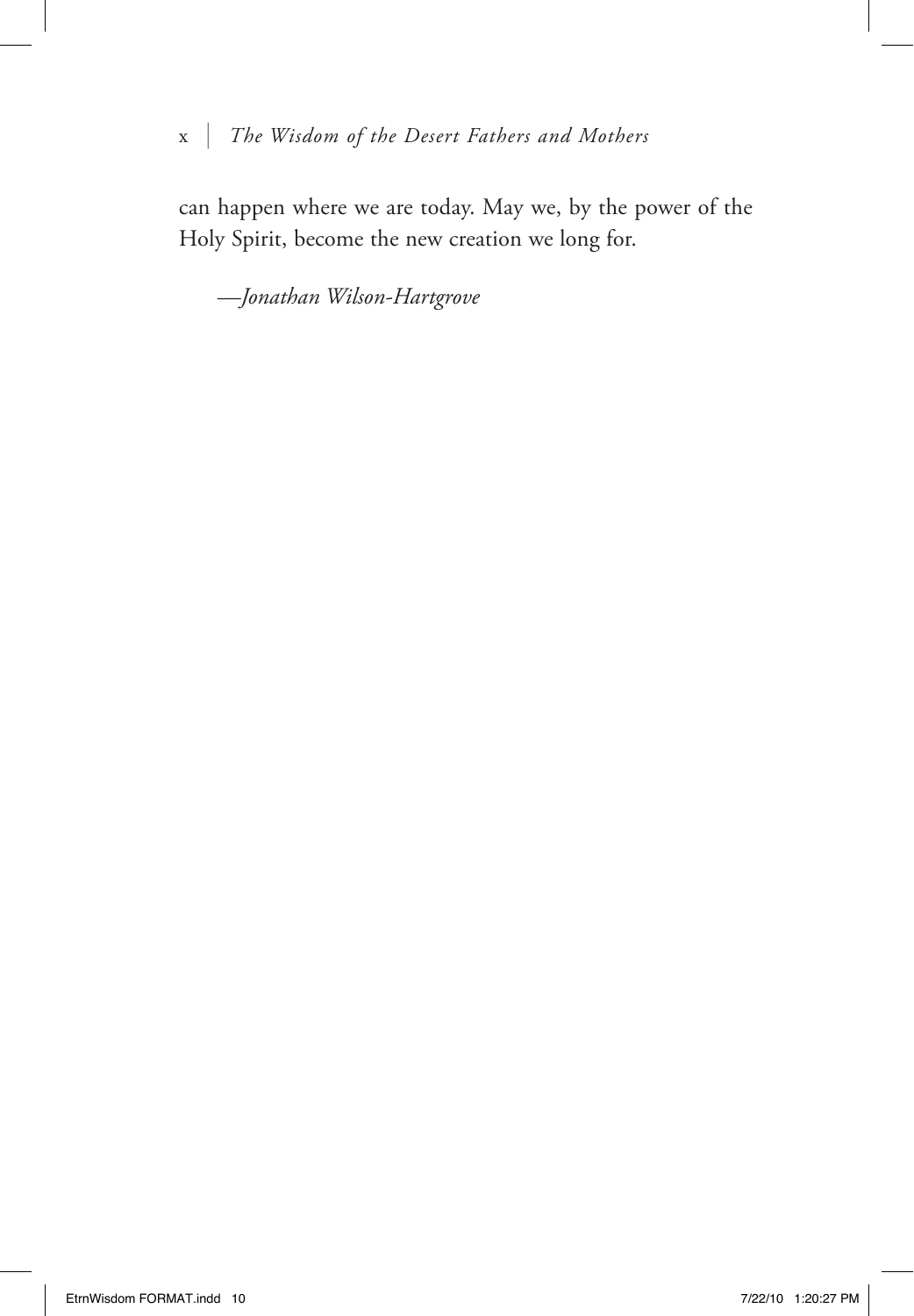## $\bigcirc$  INTRODUCTION

Two of the most enduring images used to describe the Christian spiritual life are the wilderness and the desert. On one level, Christians have used these images to describe spiritual experiences involving feelings of God's absence or abandonment. Christians often describe their feelings of spiritual loneliness and times of separation from God as periods of wandering in the wilderness. Often these same Christians, feeling that God is somehow testing them as they experience devastating losses, physical pain, or spiritual forlornness, compare their time of suffering to Jesus' experience of being tested in the desert.

While these images often suggest an aridity of spirit, however, they also evoke powerful visions of renewal and redemption. In Exodus 16, as the Israelites murmur their threats at Moses for leading them into such a situation, God provides food and water for them and guides them into a new land of promise. In Matthew 4:1–11 (Mark 1:12–13; Luke 4:1–13), Jesus finds himself alone in the wilderness with the great tempter, Satan. After forty days and forty nights of what appear to be exhausting struggles, Jesus emerges from his desert period prepared to face the challenges of his forthcoming ministry. The wilderness stories of the Israelites and of Jesus provide the foundational narratives of desert spirituality in the Christian traditions.

The history of the earliest Christian communities after Jesus' life and ministry is indeed the story of a wilderness experience. Very soon after Jesus' death, according to the account in Acts, several of his followers were killed for preaching his message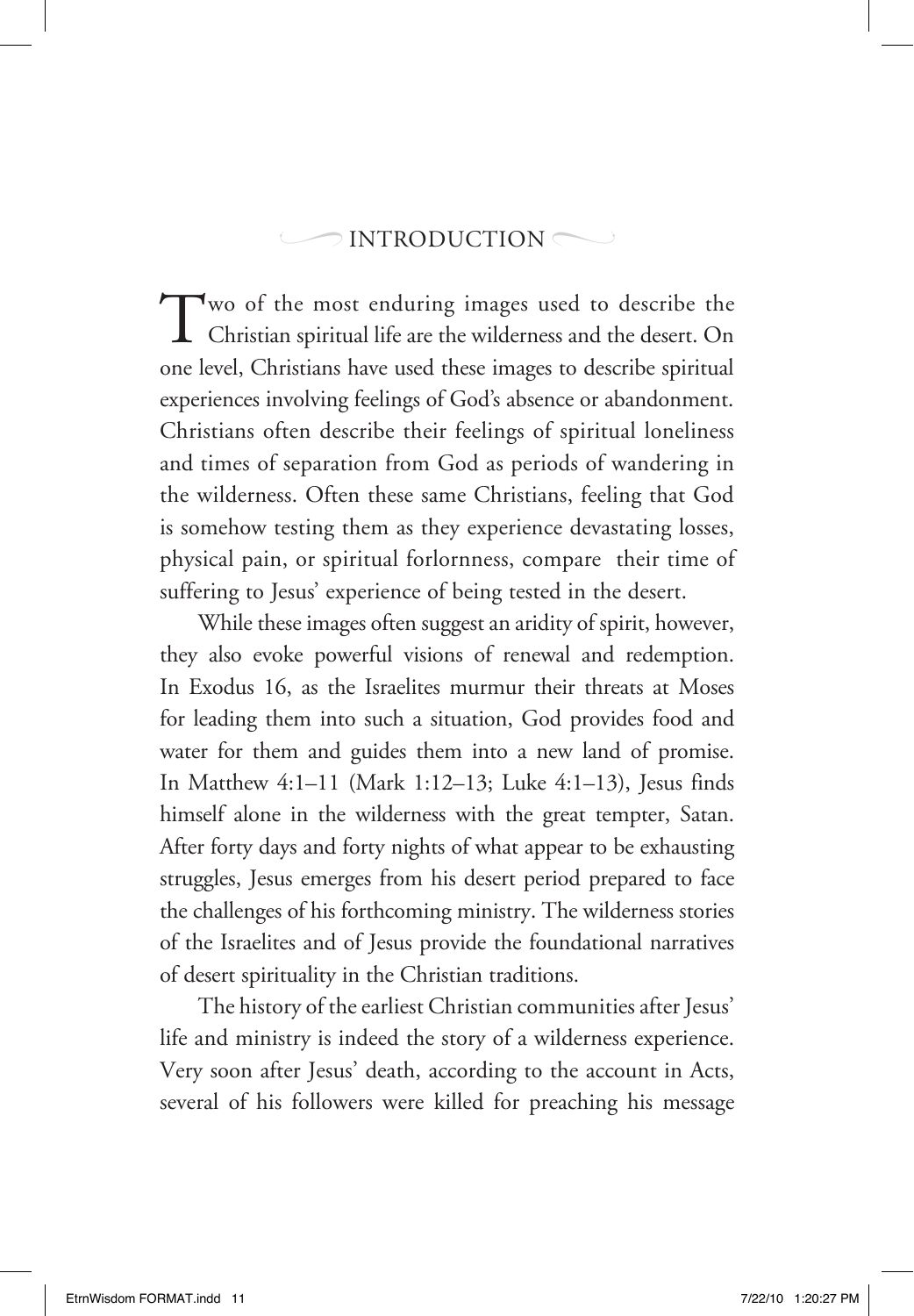of a coming new kingdom of God. One of the persecutors, Saul of Tarsus, suddenly experienced conversion to the nascent Christian tradition (while in the desert), changed his name to Paul, and soon became one of the tradition's most ardent supporters. During a period of roughly twenty years or less, Paul and his followers established numerous churches throughout the Mediterranean region. In his letters, Paul offered his advice to several churches about internal doctrinal matters—what does it mean to be *ekklesia*, or church?—as well as about external matters—how should the church or Christians deal with the Roman government?

During the first four centuries of the Common Era, Christianity experienced tremendous persecution at the hands of the Roman Empire. Paul and the writers of the Gospels had already warned their communities that the coming of the new kingdom would be fraught with perils for the faithful (1 Thessalonians 3:1–5, 5:1–11; Mark 13). But as the early Jesus movement migrated into urban areas and established churches, it came increasingly into conflict with the Roman Empire, which required total obedience to its laws of emperor worship. With their belief in the coming new kingdom in which their own God would reign supreme, many Christians refused to submit to the Empire's insistence that the true God was the Roman emperor. With such refusals began a series of persecutions of Christians under a string of emperors from Nero to Diocletian.

When the persecution was at its height in the first two centuries of the Common Era, church theologians such as Justin, Irenaeus, and Origen encouraged faithfulness to the developing doctrine of the church as well as to the Lordship of Jesus Christ.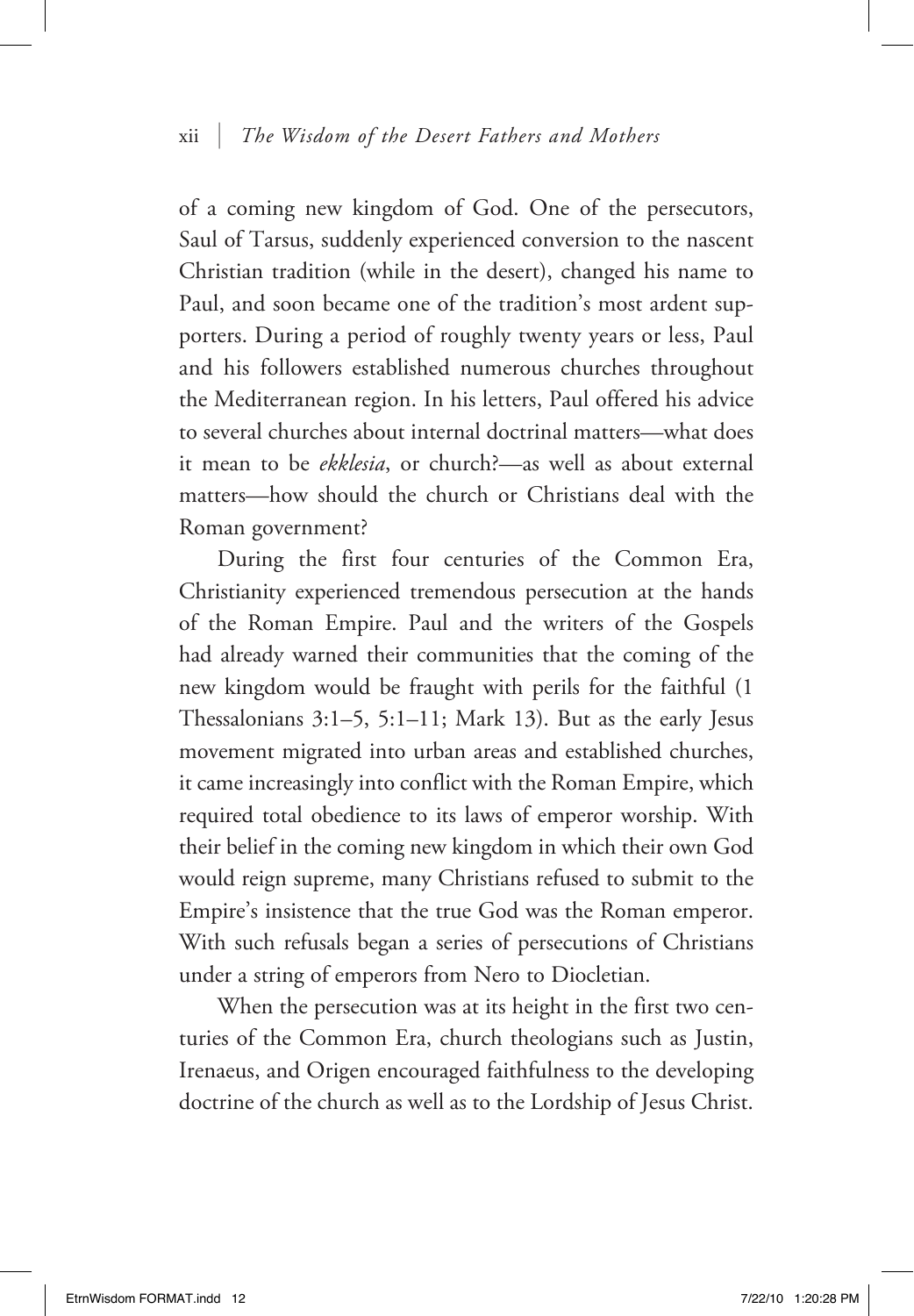For Justin, persecution provided the opportunity to show true faithfulness to Christ by dying for him in the manner in which he had died for his followers. Thus, during these centuries of the developing Christian community, martyrdom became its central expression of faith. Early Christian martyrs enacted their own desires to be united with God through their passionate defenses of their faith and through their deaths. The passion of the martyrs for their faith attracted many new converts to Christianity, and suddenly the community found itself engaged in internal arguments about baptism and the nature of a true Christian.

Yet, these internal arguments did not halt the growth of Christianity. In fact, some have claimed recently that Christianity continued to grow in spite of martyrdom because of the frequent tendency of Christians to intermarry with non-Christians in the Empire. Whatever the reasons, Christian communities experienced slow but steady growth between the second and fourth centuries. By the time of Constantine, who issued an edict of toleration that ended the persecution of Christians, the Christian church had grown so large that it confronted new problems. Suddenly, the church found itself not having to engage in a process of self-definition.

When the emperor Constantine came to power in the early part of the fourth century, he ushered in a new attitude toward the Christian religion. Constantine himself probably experienced some kind of conversion to Christianity in 312, when he attributed his victory over his rival to the deity he referred to as the Unconquered Sun. While many Christians believed that their God had given Constantine the victory, he did not differentiate between his monotheism and that of the Christians. Thus, he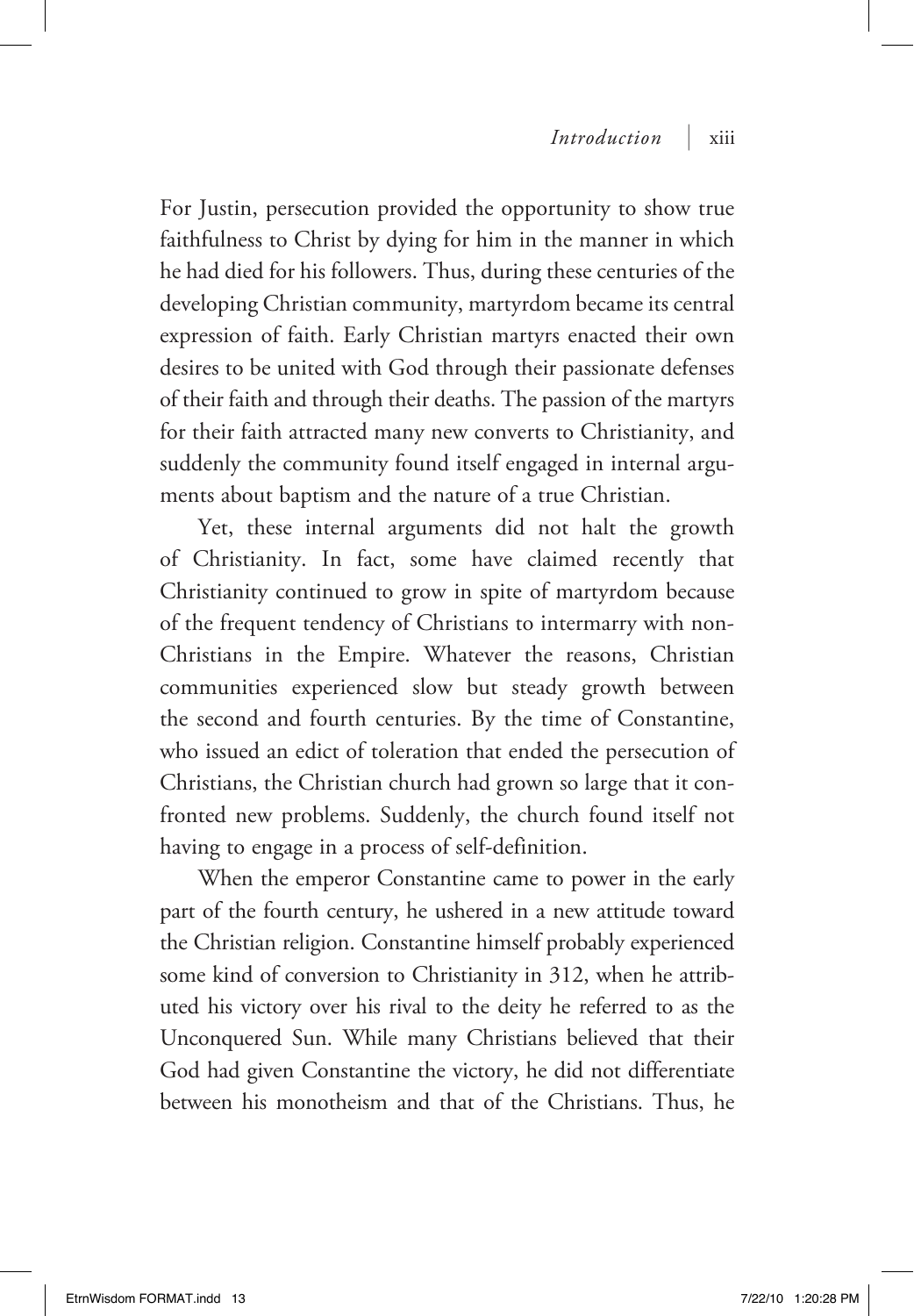adopted the Christian cross as his battle symbol, and he placed the "Chi-Rho" symbol of Christ on his coins beginning in 315. Moreover, the emperor thought of himself as a ruler whose duty was to establish and promote a united church. As the first Christian Roman ruler, Constantine supported the growth of the church. In order to repay Christians for the years of persecutions by the Empire, he built new churches and had new copies of the Bible made. For the first time in its history, the church began to flourish as both a religious and a political institution.

In this time of relative peace, several new developments occurred in the church. First, the absence of persecution provided ample time for local bishops to begin debating the essentials of the Christian faith. Most notably, a number of debates about the person and nature of Christ took place. In earlier centuries, Christians did not have the leisure to argue about whether Jesus was fully divine or fully human or about how his two natures commingled, if they indeed did, with one another. In 325 a church council convened at Nicaea to attempt to settle this question, and offered some tentative answers that could be accepted by most churches in the East.

Such ecumenical councils led to a second development in early Christianity: the establishment of orthodoxy. In response to both internal and external pressures, these councils sought to develop belief-statements that would promote Christian self-definition. These creeds contained a number of doctrinal propositions to which believing Christians were required to assent as a proof of their right belief (orthodoxy). Those who could not assent to the creedal formulations were labeled "heretics," and were ousted from the church and sometimes killed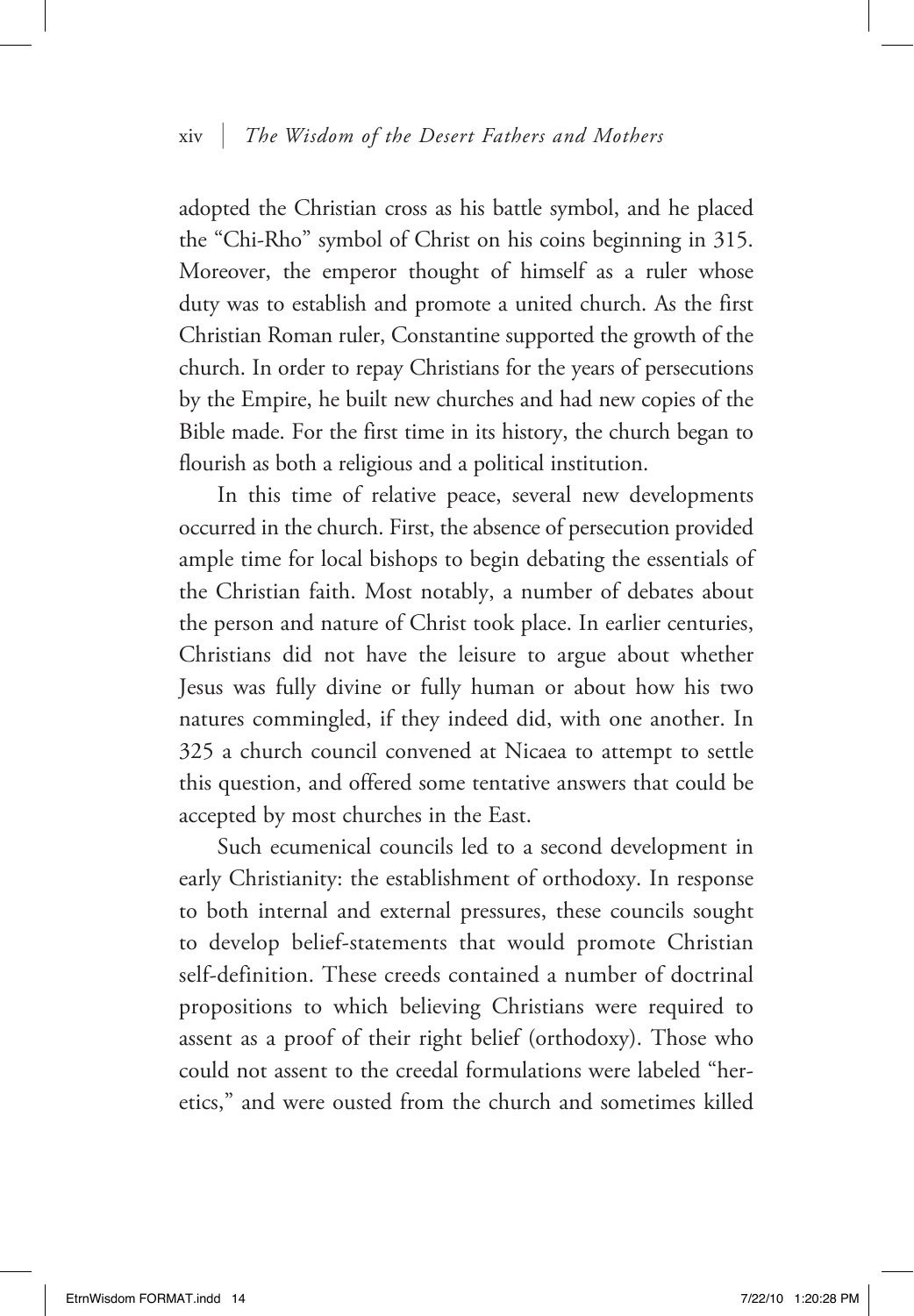because of their disagreement. Thus, the Christian community, which had fought so long against the persecution of the Empire, now began to persecute its own members for their unwillingness to agree with the doctrines the councils had established as the essentials that defined a Christian. For the outside world, the creeds functioned as documents of self-identification; for the church, the creeds defined orthodoxy.

Finally, as Christianity grew comfortable in its role as the official religion of the Roman Empire, many Christians became less and less comfortable with the church's too easy adopting of the culture. In the eyes of these believers, the church's new focus on establishing doctrinal correctness, along with its emphasis on creating a clerical hierarchy to monitor such orthodoxy, neglected the missionary impulse of the earliest Christian communities. Moreover, the passionate commitment of the martyrs to their faith was lost in the wrangling of the bishops and priests over fine philosophical points of theological doctrine. In addition, many Christians expressed deep dissatisfaction that the role of bishop, originally a religious office as set out in the New Testament, now involved obeisance to the Empire that had once persecuted Christians. Since the bishop now functioned as a political figure, many of his religious decisions favored the Empire rather than the church. This comfortable relationship with the emperor also meant that the church received financial support from the Empire, and the Christian church suddenly expanded into an institution whose too easy association with Rome corrupted it in the eyes of many of its congregants.

Many of these dissatisfied Christians began to flee the church in search of a purer form of Christianity untainted by collusion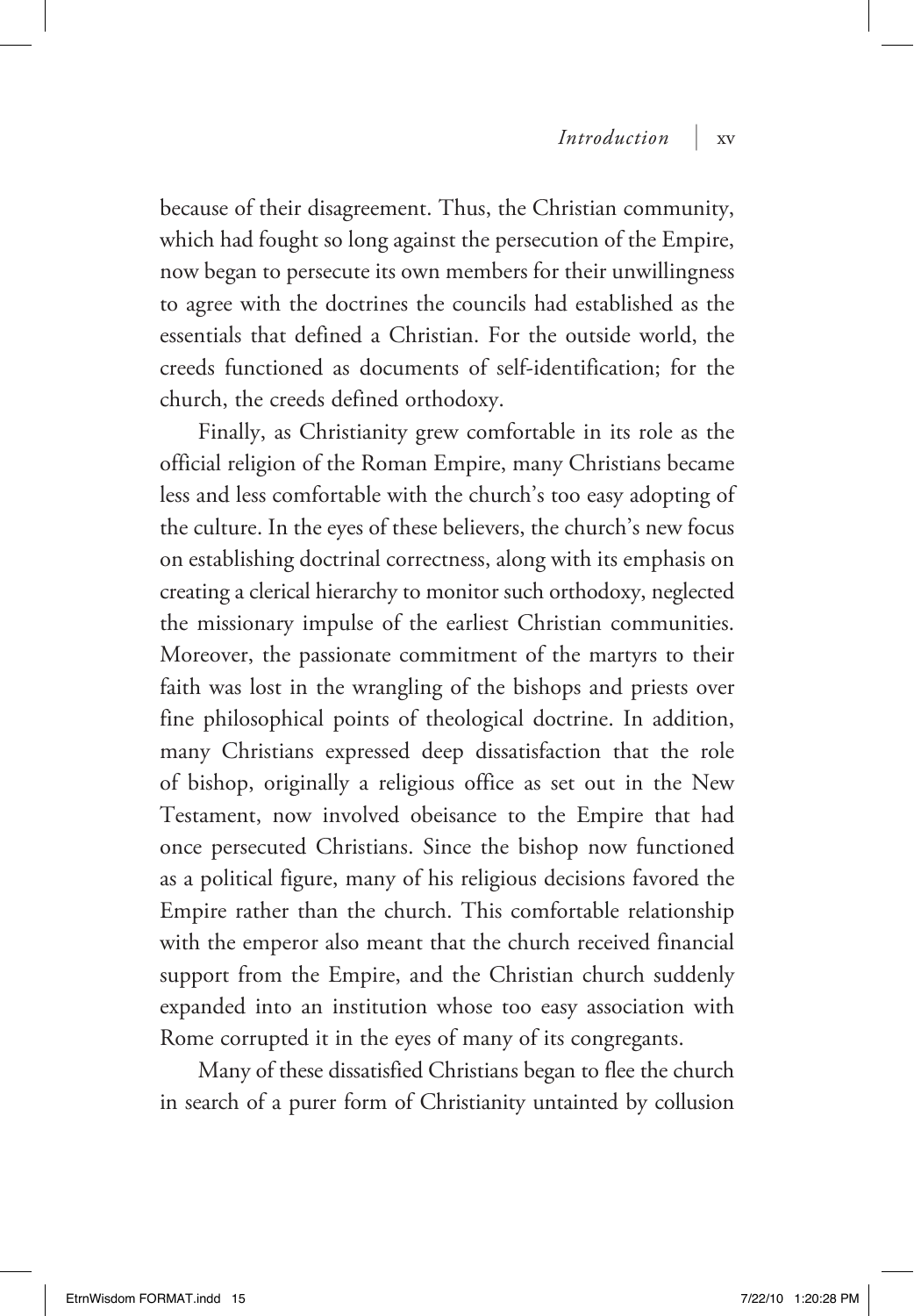with empire. Thinking that they could return to an earlier expression of Christianity, these individuals fled the church in order to live lives of solitude and prayer as they sought to recapture the passion of second-century Christians for their faith. Thus, monasticism, perhaps the greatest movement to come out of the fourth-century church, developed and flourished.

But the Eastern, eremitic monasticism of the later fourth century is not the cenobitic (community) monasticism familiar to so many Western Christians. To be sure, these early monks practiced various forms of asceticism, and they saw themselves as returning to Christianity the kind of pure expression of faith that they thought was missing in the fourth-century church. Yet, these monks formed no communities with rules of faith and life that governed their practice. They did not congregate in monasteries and meet to observe fixed hours of prayer. Nor did they participate in the transmission of biblical texts through copying them, as later monks did. Rather, these monks were individuals who fled to the caves in the Egyptian desert to seek ecstatic union with God. One scholar observes that this "ascetical theology was a theology dominated by the ideal of the martyr who hoped for nothing in this world but sought for union with God in his passion."<sup>1</sup> These individuals usually renounced their material possessions and practiced a deep degree of selfsacrifice that recalled the spirit of Christians facing persecution in the earliest Christian communities. As with later monastic communities, the foundational elements of these monks' lives were chastity, abstinence, and unceasing prayer.

By the end of the fourth century, thousands of these hermits had settled along the length of the Nile River, and nearly 5,000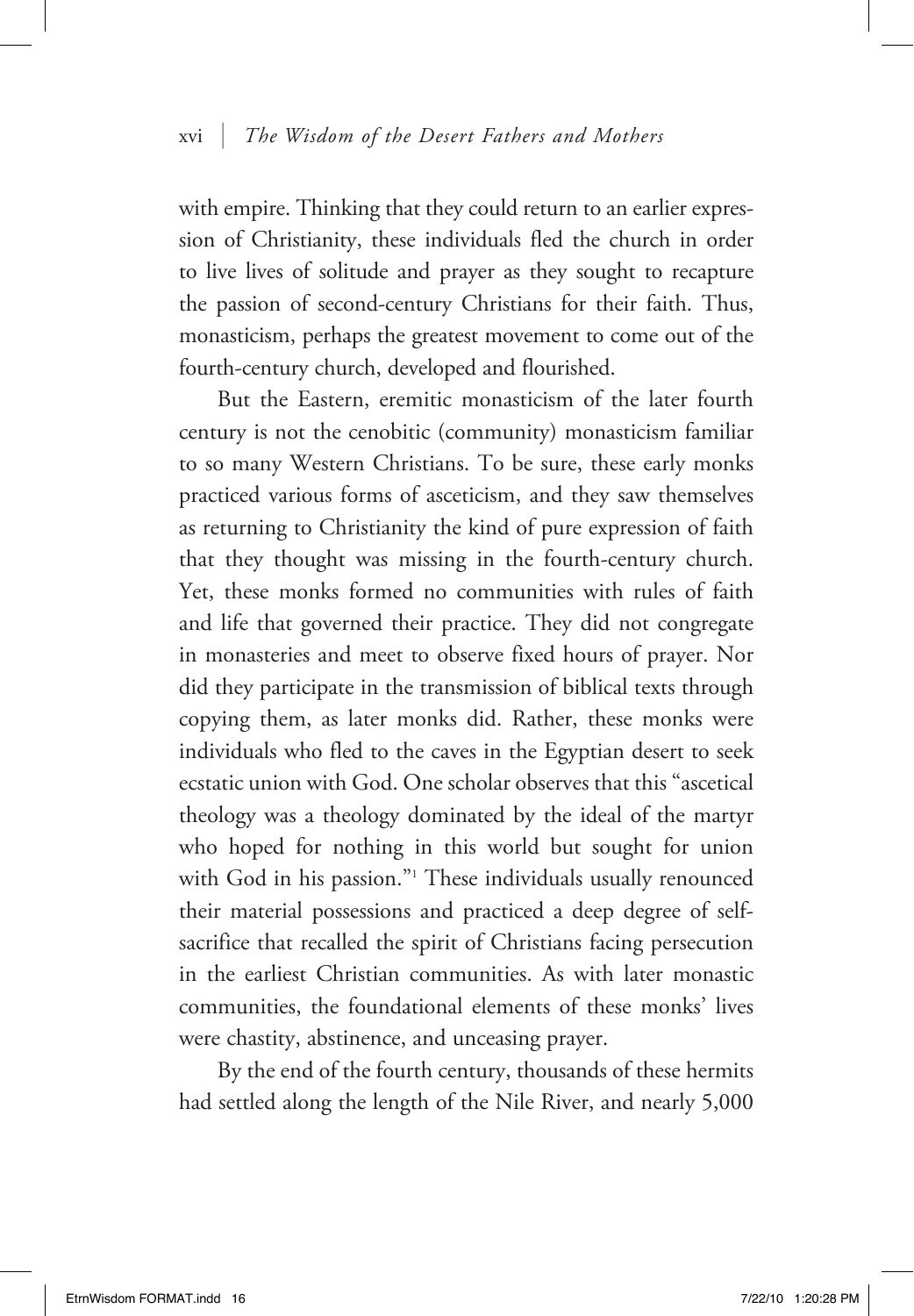had established themselves in the desert on the outskirts of Alexandria. While they formed no distinct group or movement, these individuals later came to be known as the desert fathers, even though women also practiced this eremitic lifestyle. So powerful was the wisdom and purity of these desert monks that Christians from urban congregations continually streamed to the monks' caves seeking sagacious words of advice. Visitors to the monks' cells, or prayer chambers, addressed them with this formula: "Speak to me a word, Father, that I may live." The monks' answers were gathered early on in the collection called *Paradise* or *Apothegms of the Fathers* or, in most modern editions, *The Sayings of the Desert Fathers*. Later generations of monks used these wise sayings and stories, which were sometimes directed to specific situations in a particular city, congregation, or monastic setting, as the basis for their own monastic life. For example, Basil of Caesarea and later Benedict of Nursia and John Cassian incorporated many of the teachings of the desert fathers into their monastic rules.

Several of the fathers became so famous for their wisdom and their acts that their contemporaries, or near-contemporaries, wrote biographies of these great hermits. Perhaps the most famous of the desert fathers was Antony of Egypt (251–356), who lived to be 105 years old. Not long after Antony's death, Athanasius, bishop of Alexandria, wrote an account of Antony's life that soon became a model for all other early Christian biographies. Athanasius' book appears to have become an immediate bestseller and to have remained one up through the Middle Ages. In his *Confessions*, Augustine remarks on the power of Athanasius' *Life of Antony*: "They found there a book in which was written the life of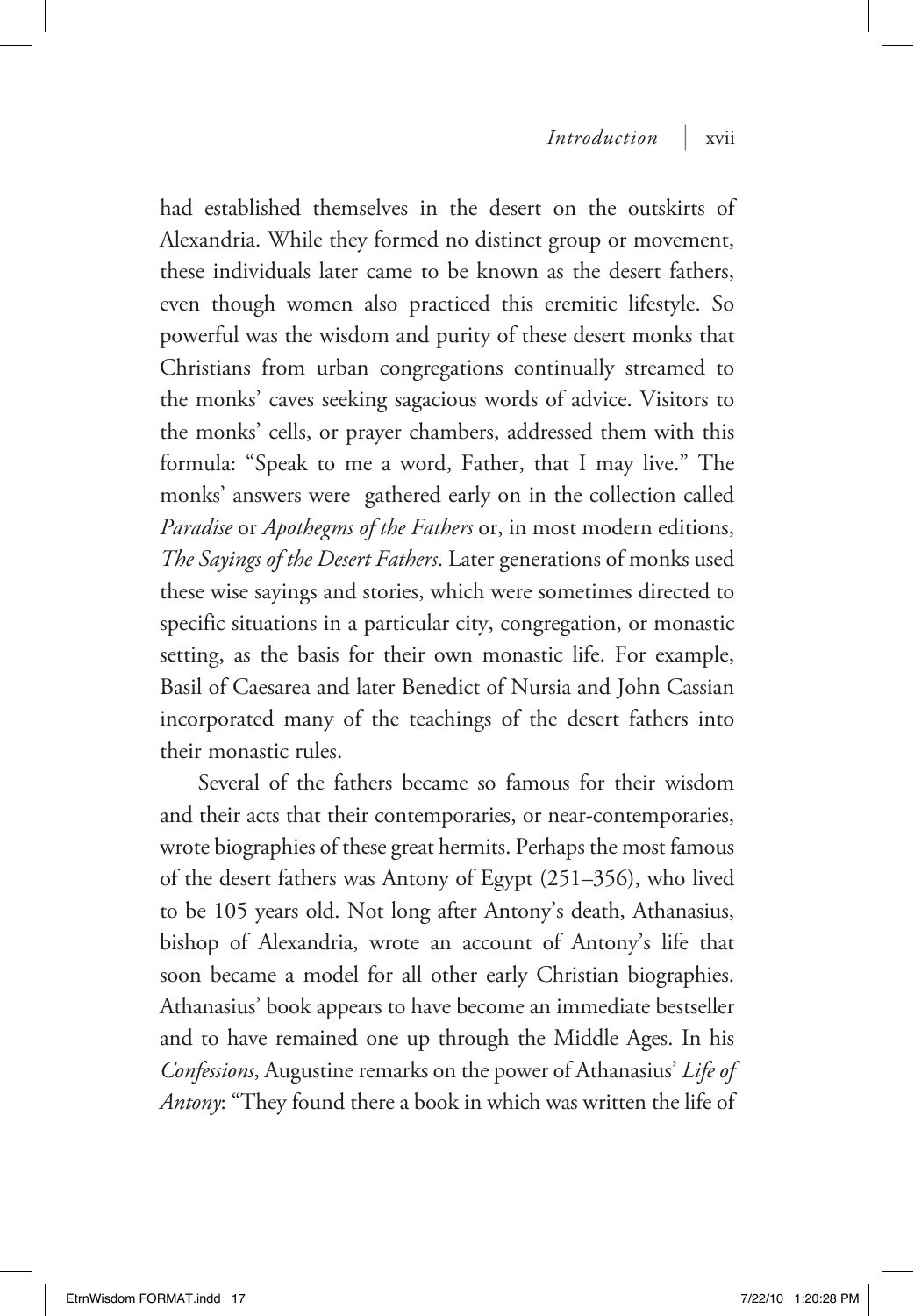Antony. One of them began to read it. He was amazed and set on fire, and during his reading began to think of taking up this way of life and leaving his secular post in the civil service to be your servant." Indeed, Antony's conversion experience and his decision to become a monk bear remarkable similarities to Augustine's later description of his own conversion, though Athanasius' account is not nearly as theologically, or psychologically, freighted as is Augustine's.

When he was eighteen, Antony's parents died, leaving him all their property and wealth, as well as the responsibility of bringing up his younger sister. Not long after this event, he heard a preacher reading Matthew 19:21–22: "If you wish to be perfect, go, sell your possessions, and give the money to the poor, and you will have treasure in heaven." He went immediately and sold all his possessions, giving the money to the poor, but keeping just what he and his sister needed to live a frugal life.

Antony soon heard another preacher reading Matthew 6:34: "So do not worry about tomorrow, for tomorrow will bring worries of its own. Today's trouble is enough for today." Sorry that he had not obeyed God's direction fully from the beginning, Antony situated his sister in a convent, gave up the rest of his belongings, and dedicated his life to God's service. He then set out for the desert, where he ensconced himself in a series of caves and cells, moving farther and farther away from populated villages.

According to Athanasius' biography, Antony's days were filled with unceasing prayer and self-sacrifice. He found himself tormented by the harsh conditions of the desert, and he was often confronted with wild animals, which sometimes were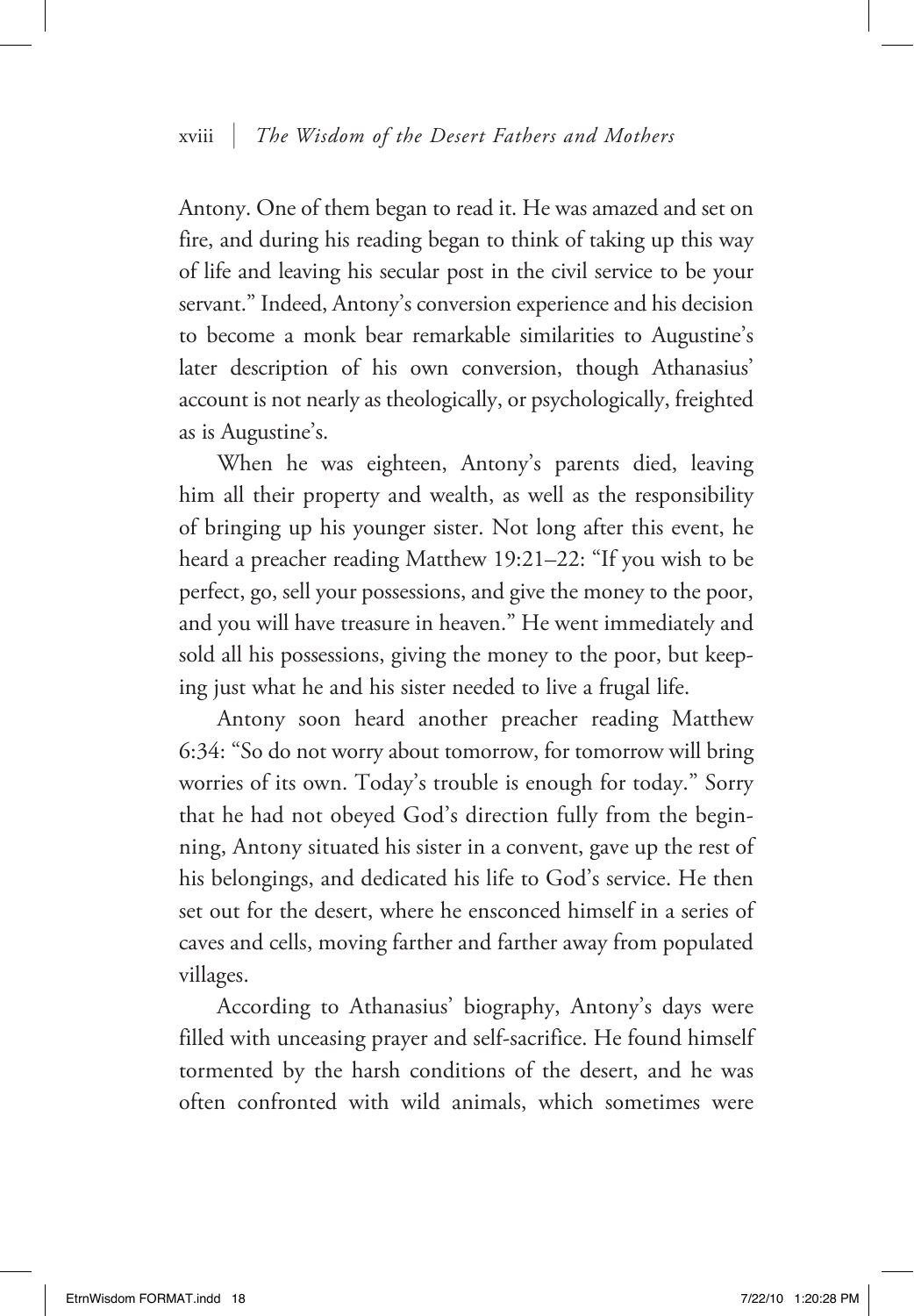demons in disguise. In a mirror of Jesus' temptations during his forty days in the wilderness, Satan and his minions tempted Antony often and arduously. Satan and his demons disguised themselves as beautiful creatures and as terrifying animals to test Antony's faithfulness to God. These tempters also placed enticing material possessions in Antony's path in hopes that the monk would succumb to the greedy desire to possess such goods. Eventually, Satan left Antony alone because the monk's relationship to God was so strong that he could not be moved.

Although Antony preferred to remain in solitude, his fame nevertheless spread far and wide, so that even Constantine wrote him a letter seeking counsel. Pilgrims flooded to see this great man of God and to solicit his wisdom. In addition to his teachings on chastity and the ascetic life, Antony reminded those who sought his advice to love one another, to avoid gossip and lies, and to avoid heresies such as the Arian belief that Jesus is not of the same substance as God.

There has been some question as to whether or not Antony was the first desert hermit. Antony himself mentioned that he sought out an old man for advice about an eremitic vocation. Whether or not this man was Paul the Hermit (d. 342), Antony claimed that he had "seen Paul in paradise." St. Jerome, most famous for his Latin translation of the Bible, the Vulgate, wrote a brief biography of Paul in the fifth century. Many contend that Jerome's purpose was to show that Paul had really been the first desert hermit.

Whatever Jerome's purpose, we do have one more brief biography of a famous desert father. Like Antony, Paul left for the desert at a young age—in Paul's case, sixteen. The highlight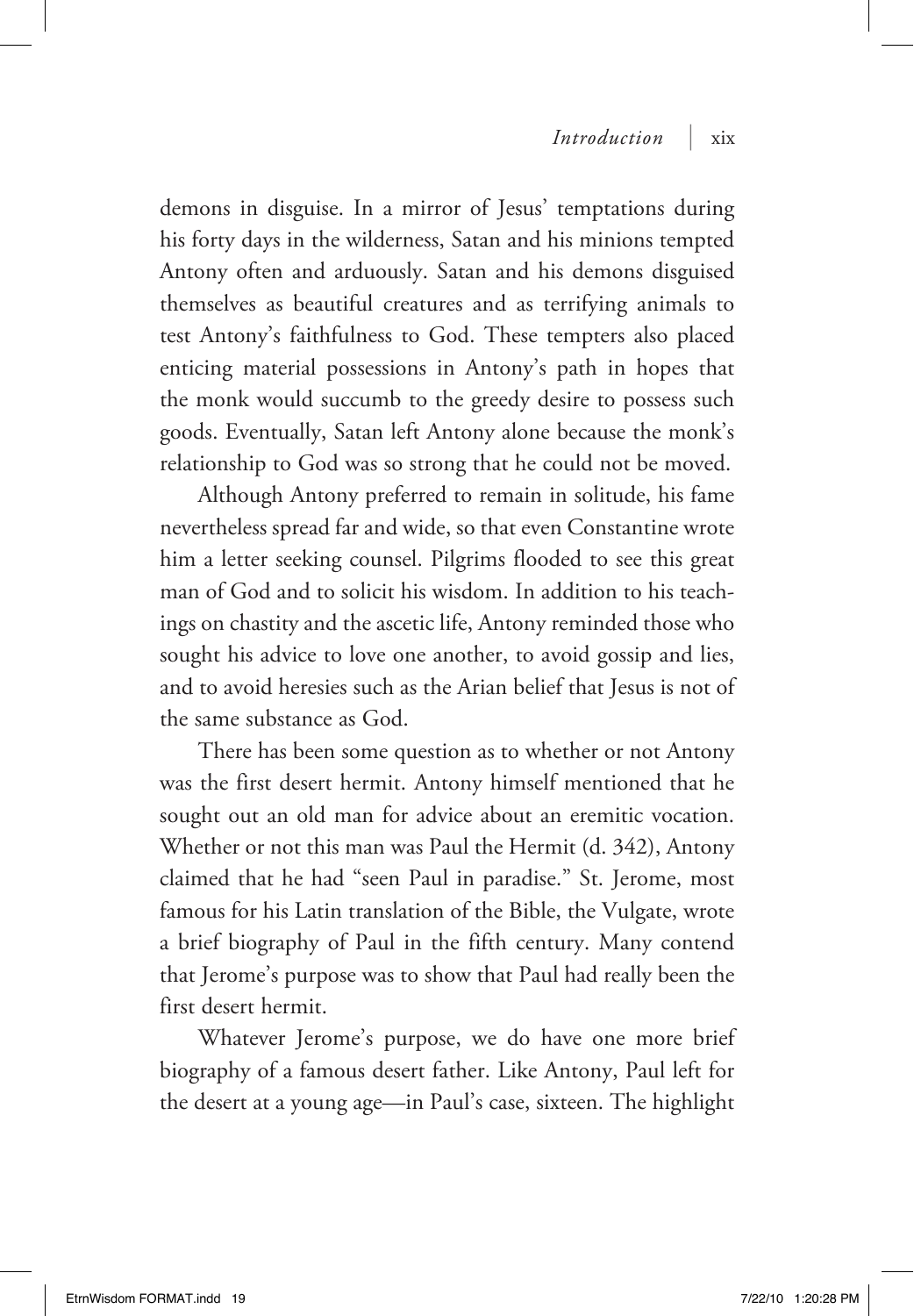of Jerome's *Life of Paul* is the encounter between Antony and Paul, where the two embrace warmly and discuss briefly the eremitic life. In a story reminiscent of the Old Testament tale of Elijah and Elisha, at his death Paul passes his cloak to Antony much as Elijah passes along his mantle of prophecy to Elisha.

*The Sayings of the Desert Fathers* contain the collected wisdom of these desert hermits. While none of them gained the fame or notoriety of Paul or Antony, each monk had his own followers who sought sagacious advice from him. Unfortunately, little is known about many of these figures, for no biographical material is recorded for most of them. One of the better known was John the Dwarf, who was born about 339. When John was eighteen, he traveled to Scetis to be trained by Father Ammoes. In order to preserve his solitude, he dug himself an underground cave. Yet another well-known hermit was Evagrius, who spent ten years as a disciple of Macarius of Alexandria and was famous for his scholarship and rigorous asceticism. He produced two works on the ascetic life, *Praktikos* and *Chapters on Prayer*. Whether famous or not, each of the desert fathers passionately sought union with God and taught those who came to them the values of constant prayer, fasting, Scripture reading, and love.

What do the desert fathers have to say to us today? It's clear that most contemporary Christians cannot practice the severe asceticism of the desert fathers, nor do they desire to do so. Many cannot leave home and family to strike off into remote wilderness areas in order to seek ecstatic union with God. In fact, as monasticism developed, so did the divide between the professional contemplatives—that is, those called to the monastic vocation as a way of life—and those Christians who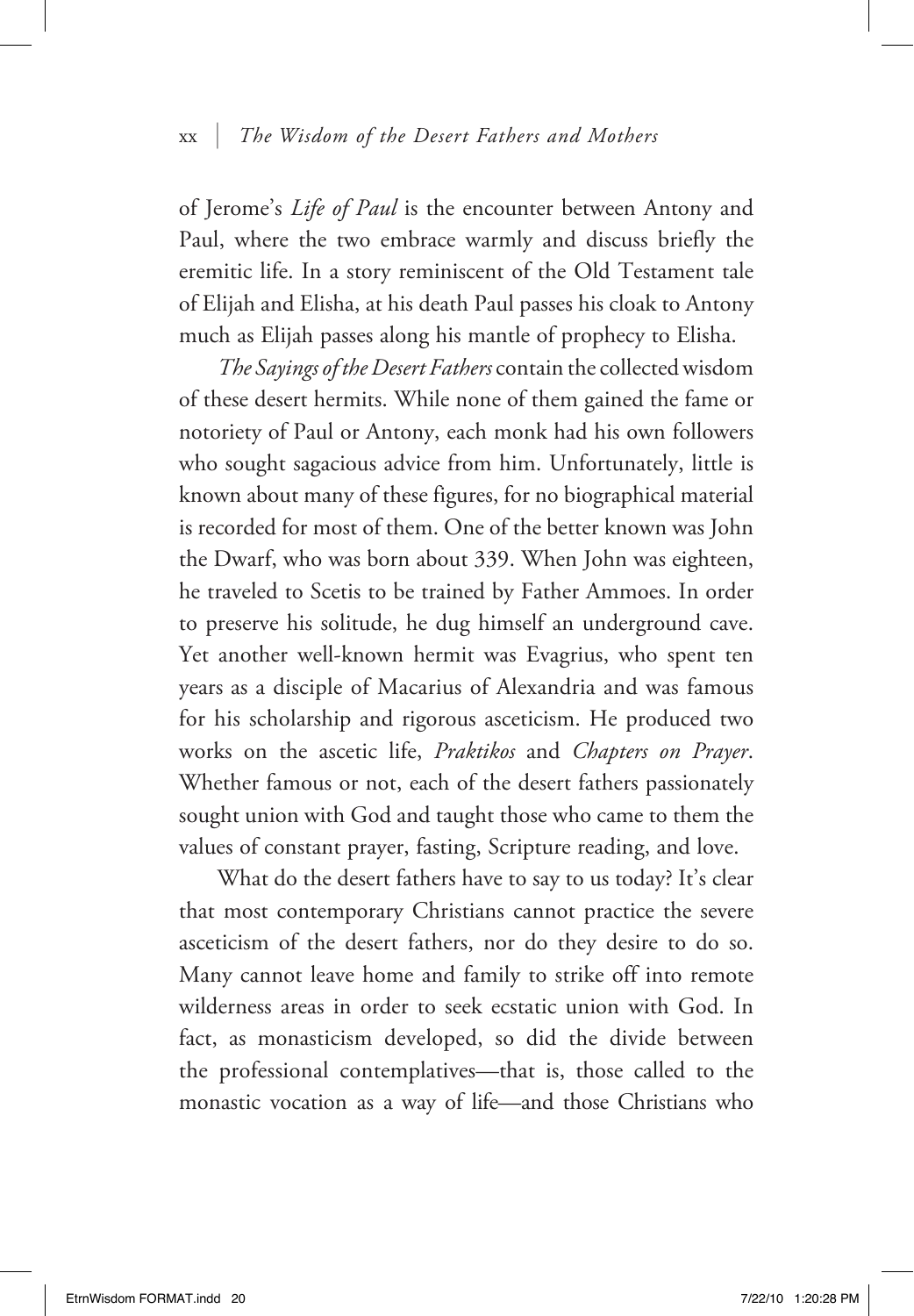remained a part of society and lived their vocations in the midst of the messiness of everyday life. While the former sometimes condemned the latter, and the latter often admired the former, the commitment to ascetic practices was transformed into daily rituals that could be woven into the fabric of daily life.

Thus, the desert fathers act as guides to the interior life. In their sayings and in their lives, they counsel humility, prayer, patience, and introspection. The desert fathers teach us that deep contemplative practice provides eternal wisdom for our daily lives.

### A Word About the Text

Athanasius' *Life of Antony* can be found in *The Nicene and Post-Nicene Fathers*, Second Series, Vol. 6 (Grand Rapids: Eerdmans). For Jerome's *Life of Paul of Thebes*, I have also used the translation available in *The Nicene and Post-Nicene Fathers*, Vol. 4. The Penguin edition of *Early Christian Lives* (1998), edited by Carolinne White, has proved enormously useful in providing background materials of these biographies. Henry Chadwick's *The Early Church* (London: Penguin, 1967) remains a superb introduction to the period in which the desert fathers lived and worked. I have also used Helen Waddell's *The Desert Fathers* (London: Constable & Co., 1936), supplemented by Benedicta Ward's *The Sayings of the Desert Fathers* (Kalamazoo, Michigan: Cistercian, 1975). The selection of the sayings of the desert fathers in this Paraclete edition comprises a very small portion of the huge number of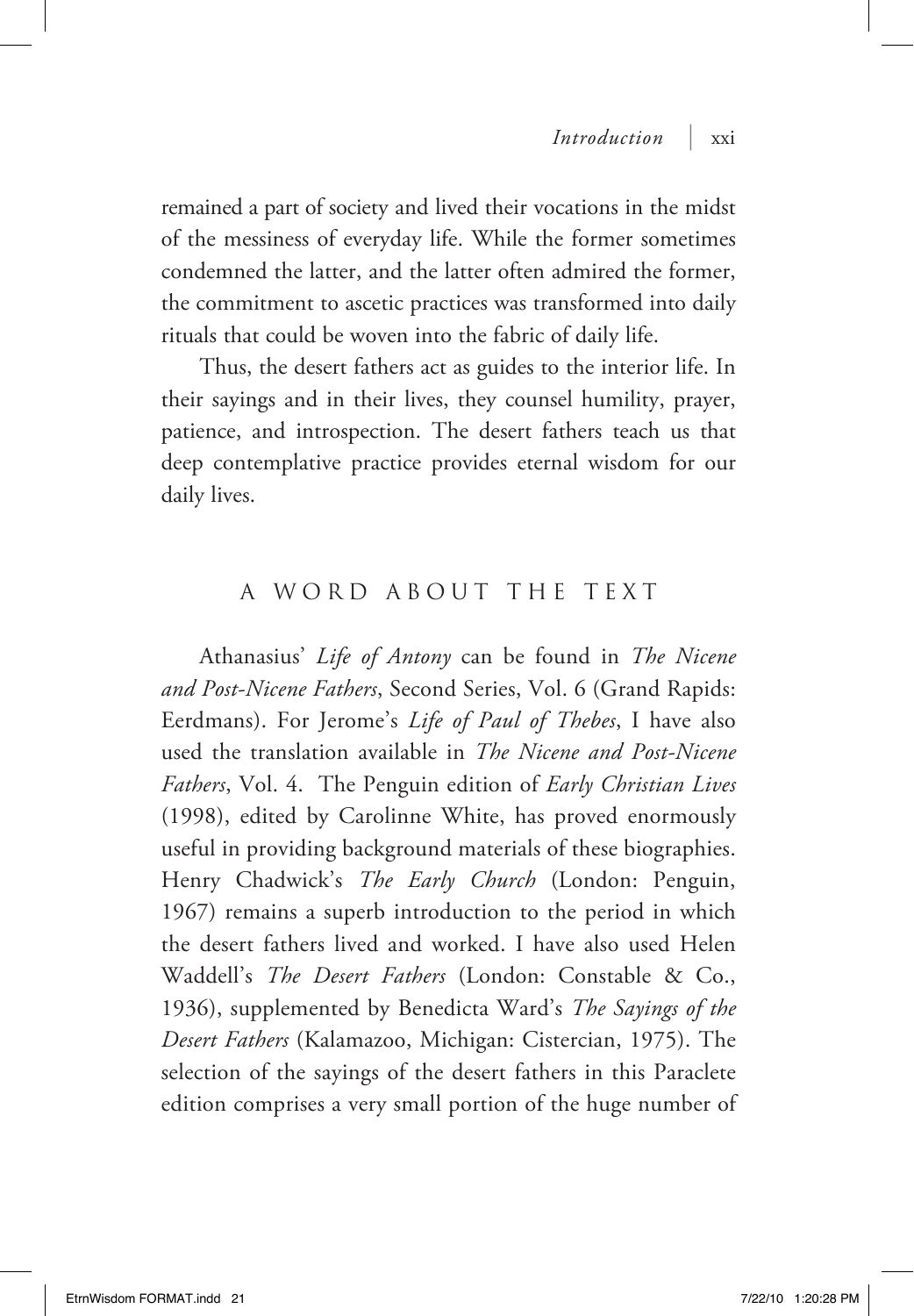sayings available. However, I have not included most of the longer apothegms, and I have left out stories and sayings that are specific to particular issues concerning the monastic life.

I have remained true to the spirit of the text even where I have mildly modernized it. I have replaced archaic words where necessary. Thus, for the word "cell," which is simply a monk's dwelling place but which today has other connotations, I have used "prayer chamber." I have altered the syntax and sentence structure of the sayings and the biographies to make them livelier and more appealing to a contemporary audience. Most often this simply means casting sentences in the active rather than the passive voice.

I trust that the words of the desert fathers will speak to you today even as they spoke to Christians thousands of years ago.

*—Henry L. Carrigan, Jr.*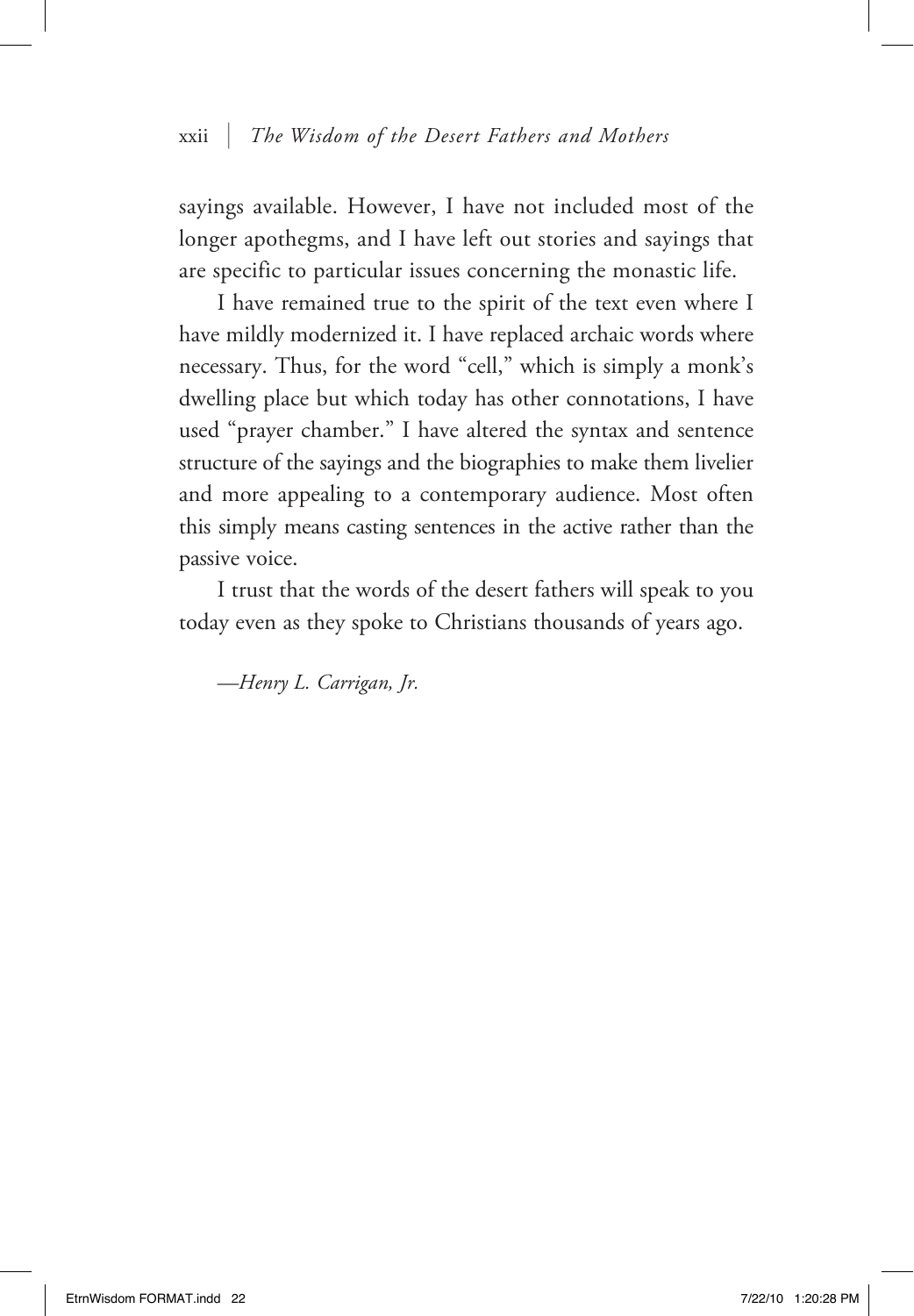### THE LIFE OF ANTONY OF EGYPT *by Athanasius*

#### Preface

Athanasius addresses his life of Antony to monks in Europe:

You have entered into an admirable contest by seeking to equal or outdo the monks of Egypt in striving for moral perfection through strict self-discipline. May God fulfill this desire for you.

You asked me to write about Antony's life. You want to know about his early life, and what his life was like before he dedicated himself to God. You want to know also about the end of Antony's life and whether or not the legends you've heard about him are true, so that you may imitate him. I write this biography joyously, since Antony shows us the perfect path to virtue. The memory of Antony's life and work enriches me and encourages you to follow his example.

You should believe everything you hear about Antony. He performed extraordinary works, and you have until now only heard about the least remarkable ones. For even I do not know everything about him, and I will not be able to tell you accurately everything about his exceptional character. If you want to know more of Antony's merits, you must ask questions of those you meet from Egypt, for they will tell you all they know about him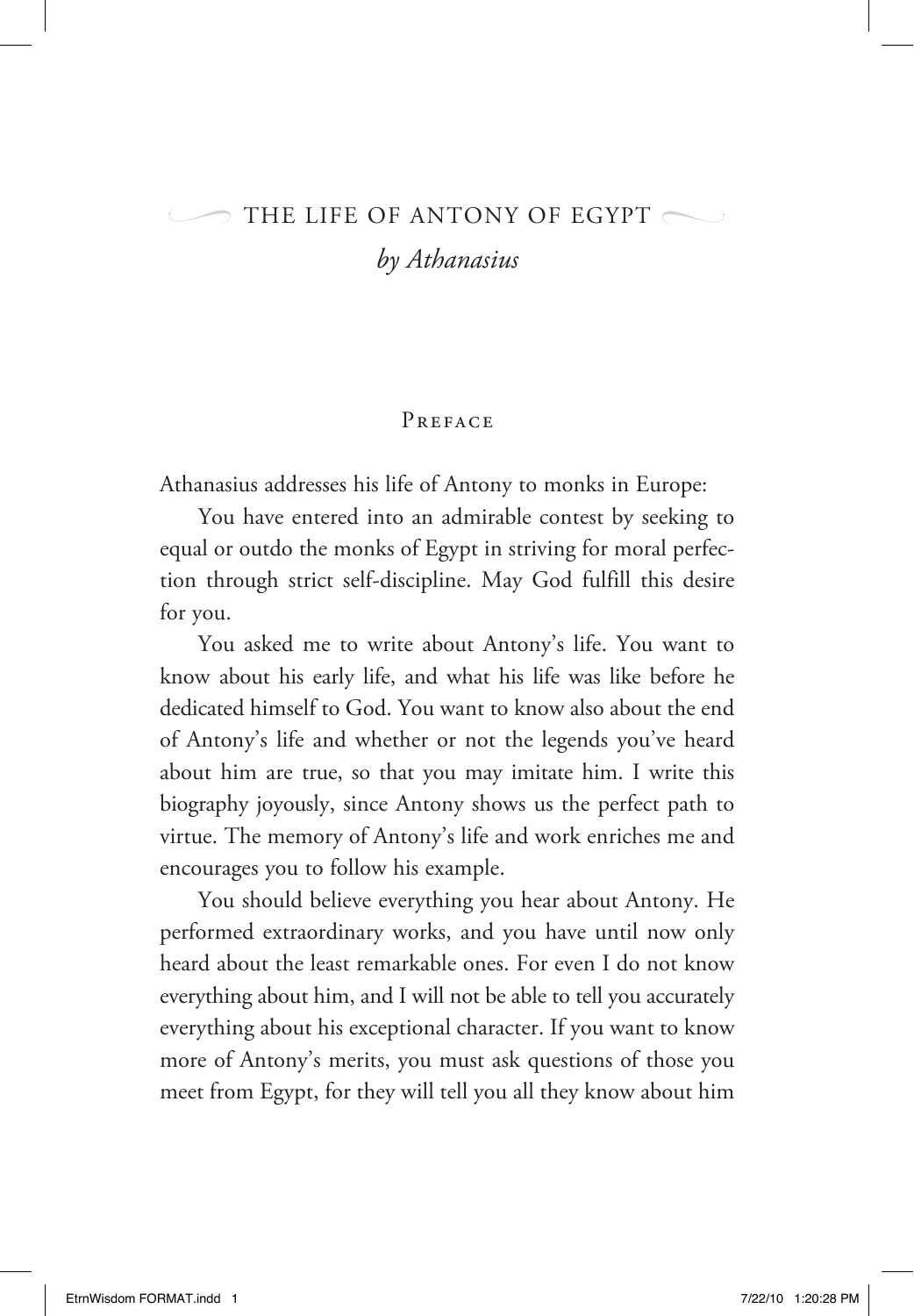and provide a full account of Antony's remarkable life. But since you may not have the chance to talk with these people, I have written down for you those things I know myself—for I visited him often—and those I learned from a person who spent a good deal of time with him. I hope that from my account you will learn the truth about Antony. If I tell you too many things, you might be skeptical of his miracles. I also do not want to you to hear any words that are not justified by Antony's merits, for I don't want you to think of this man as incapable of performing a miracle despite his great reputation.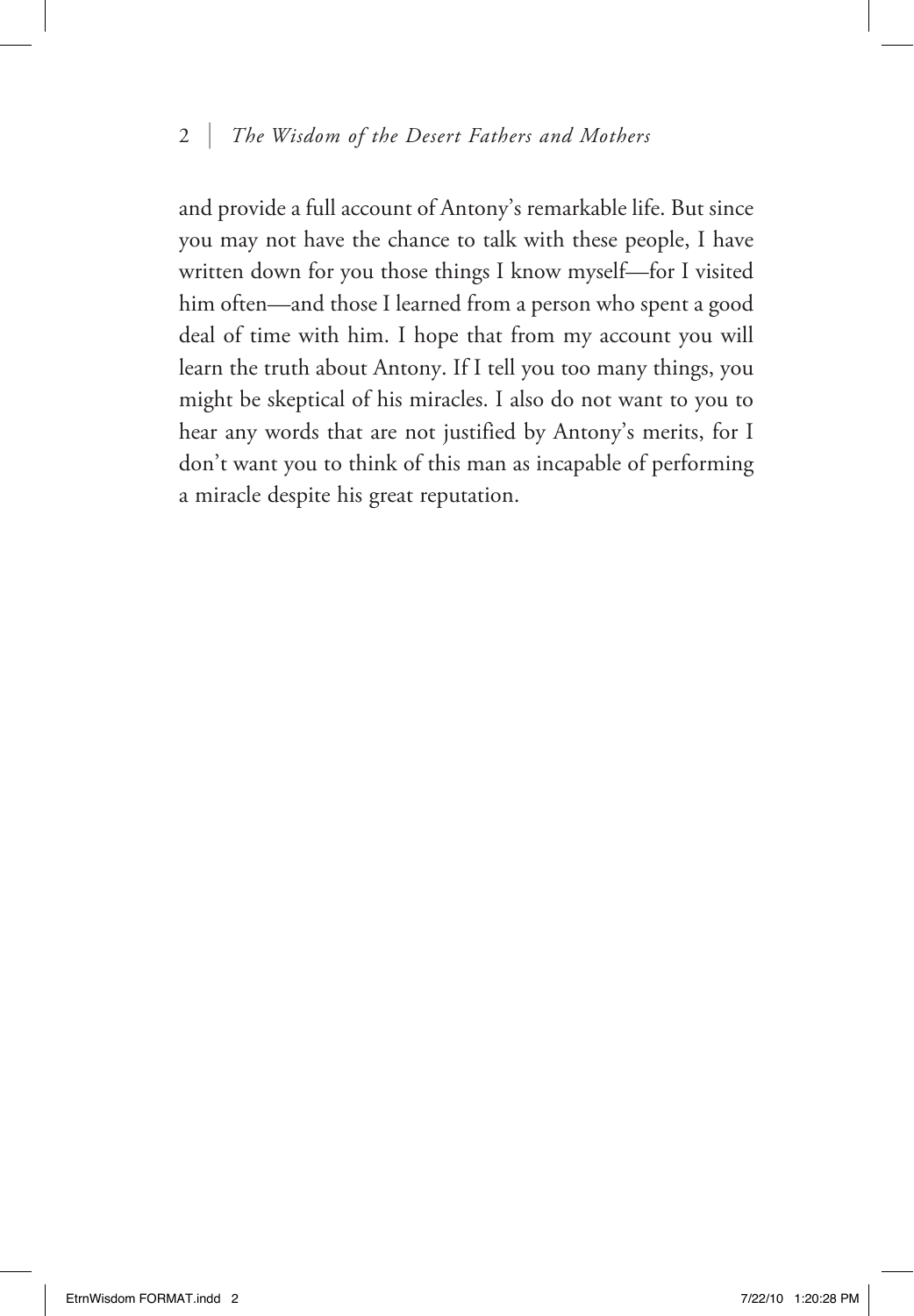## $\bigcirc$ LIFE OF ANTONY

- Antony, then, came from Egypt; he was the son of well- $\bigcap$  born and devout parents. He was brought up so carefully by his family that he knew nothing apart from his parents and his home. While he was still a boy, he refused to learn to read and write or to join in the silly games of the other little children. Instead, he burned with a desire for God and lived a life of simplicity at home, as the Bible says of Jacob. He also often went with his parents to church but did not fool around as little children tend to, nor did he show a lack of respect as young boys often do. He concentrated on what was being read and put the useful precepts into practice in his way of life. He was never a nuisance to his family, as children usually are because of their desire for a variety of dainty foods. He did not long for the pleasures of more delicate food; he was content with just what he was given and asked for nothing more.  $\overline{1}$
- 2 When he and his little sister were left completely on their own after their parents died (Antony was around eighteen years old), he took good care of his house and his sister. Before six months had passed, though, he was on his way to church one day when he thought about how the apostles had rejected everything to follow the Savior. He thought about how the early Christians had sold their possessions and laid the proceeds at the apostles' feet to distribute to the needy. What great hope was stored up for those people in heaven! As he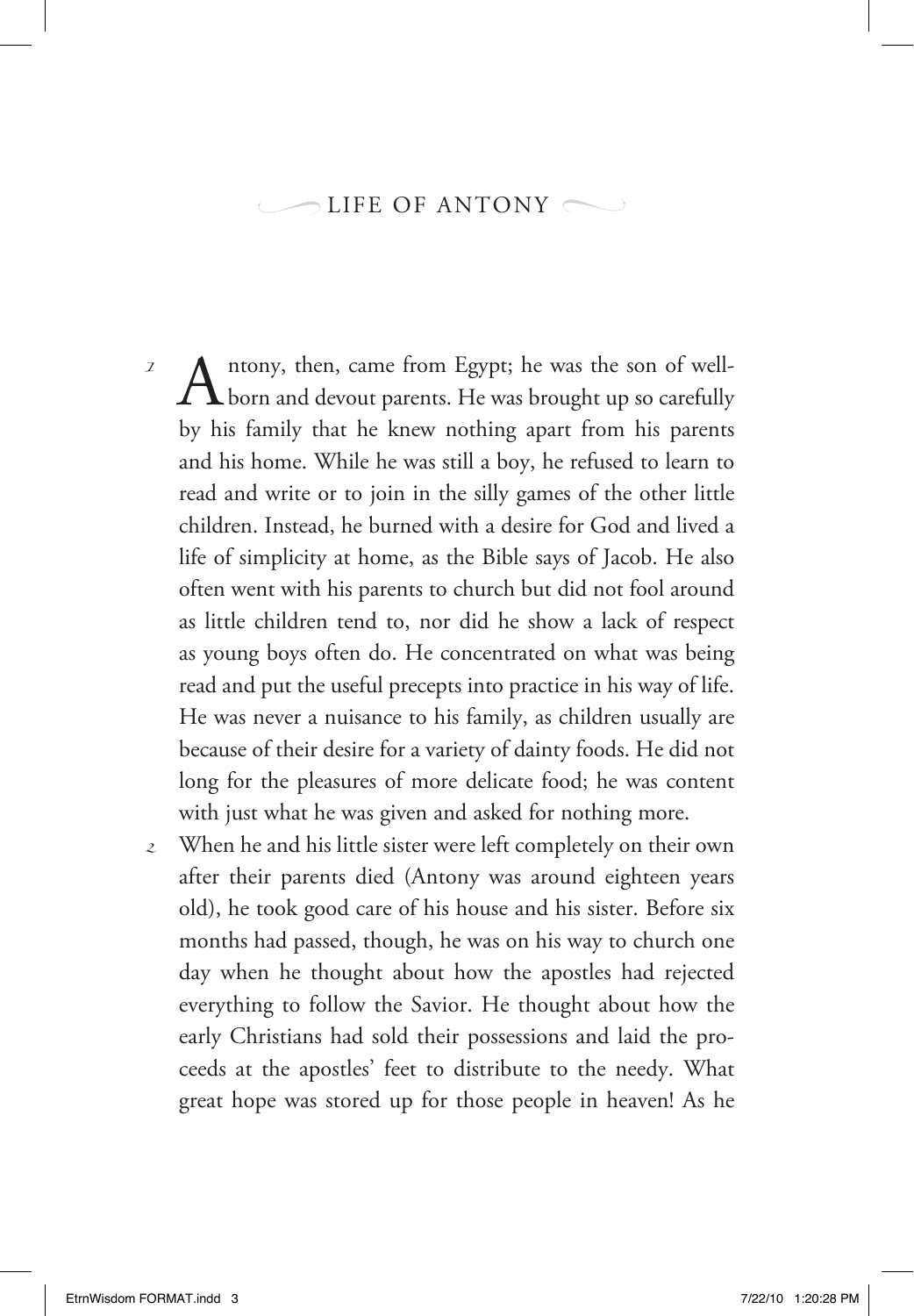was thinking about these things, Antony entered the church. As he went into the church, he heard this Gospel being read: *If you wish to be perfect, go, sell your possessions and give the money to the poor, and you will have treasure in heaven; then come, follow me* (Matthew 19:21).

When he heard this, Antony applied the Lord's commandment to himself, believing that because of divine inspiration he had first remembered the incident and that this Scripture was being read aloud for his sake. He immediately went home and sold the possessions he owned. He possessed 300 fertile acres that he shared among his neighbors to prevent anyone from bearing a grudge against him or his sister. All the rest of his possessions, which were movable goods, he sold. The great profit he made from the sale of these goods he gave to the poor. He kept a little for his sister's sake, because she seemed more vulnerable on account of her youth.

3 On another occasion when Antony had gone to church and heard the Lord saying in the Gospel: *Do not worry about tomorrow, for tomorrow will bring worries of its own*  (Matthew 6:34), he shared all the rest of his wealth with the poor. He was not content to stay at home, but he left his sister to be brought up by some faithful and good women. Now free from all worldly ties, he entered into a harsh and severe life. There were not yet many monasteries in Egypt at the time, and there was no one who was familiar with the remote desert. People who wanted to serve Christ settled at a distance from their own villages. On a neighboring estate there was an old man who had lived a solitary life since his youth. When Antony saw this old man, Antony wanted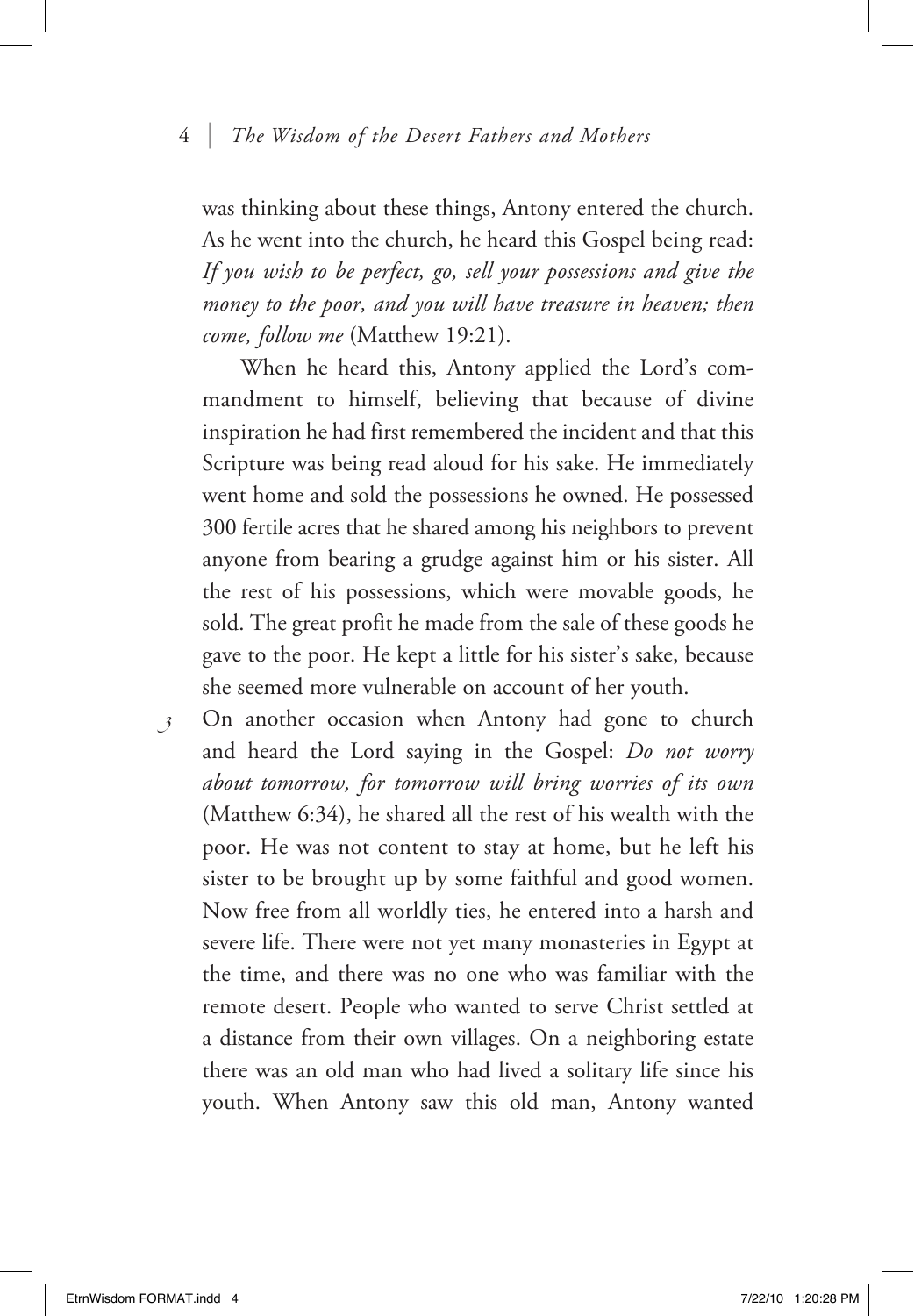more than anything to imitate the man's goodness. When he started out, Antony lived in places that were not too far from his home. Later, though, whenever he heard about someone who was engaged in this disciplined life, Antony would go out and search for him. He would not return home until he had seen the person he longed to see. After he began in this way, his resolve grew stronger every day until he reached the point where he no longer thought of his family wealth or of his relatives. He focused his desire and his attention on the task he had undertaken, and worked with his hands. For he knew that the Bible teaches that anyone unwilling to work should not eat. Apart from what he needed for bread, the money he earned he gave to the poor. He prayed often, for he had learned that he should pray to the Lord constantly. He also listened intently to the Scriptures so that none of its lessons would be lost on him. He preserved all the Lord's commandments in his memory.

 $\angle\!\!\!\perp$  He led his life in such a way that all the brothers loved him with a pure love. He obeyed everyone whom he visited. Eager to learn, he assimilated their various individual gifts. He imitated the self-restraint of one, the cheerfulness of another. He emulated the gentleness of one, the nocturnal devotions of another, and the dedication in reading of yet another. He admired one who fasted and another who slept on the bare ground, praising the endurance of the former and the compassion of the latter. He kept in mind the love they all showed one another, and he returned to his own place refreshed by every aspect of their virtues. There he would ponder all he had learned and try to imitate the good points of each one.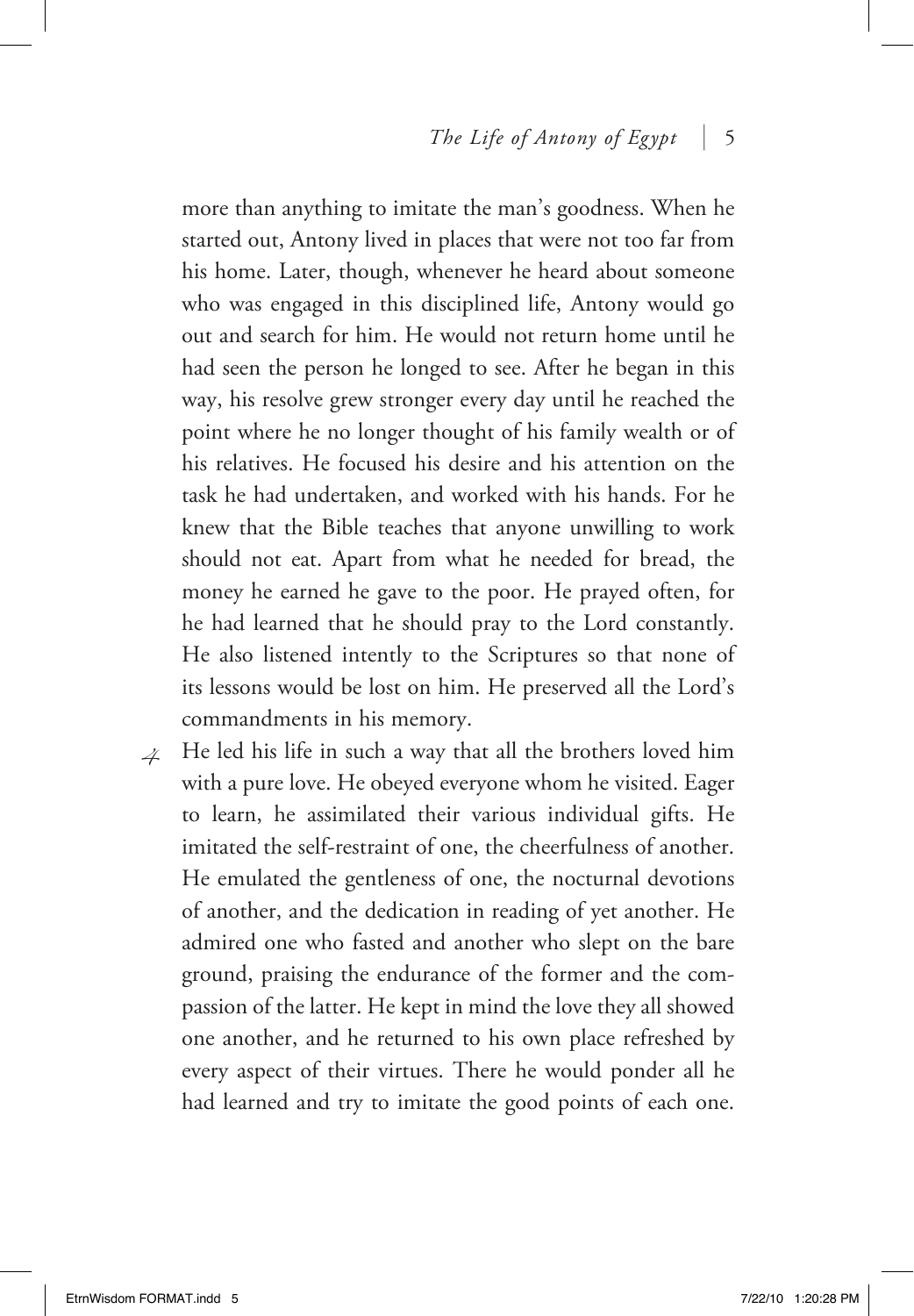He was never provoked to anger. The only fire that burned in his heart was his determination to excel in the deeds just mentioned. He did this in such a way that he was dear to them all, even though he surpassed them in glory. When his neighbors and those monks whom he visited often saw him, they called him God's friend. Some loved him as a son; others loved him as a brother.

 $\zeta$  While Antony was busy with doing all these things that caused so many to love him, the devil, who could not bear to see a young man with such outstanding virtues, began to attack him. First, he tried to drag Antony away from the life to which he had committed himself. He made Antony remember his wealth, his sister's protection, and his family's social status. The devil tried to stimulate in Antony a desire for material things, the short-lived honors of this world, the pleasures of different kinds of food, and many other attractions that belong to an indulgent life. He reminded Antony of the great difficulty in obtaining the life of virtue. He also reminded him of the body's weakness. He created great confusion in Antony's thoughts, hoping to call him back from his intentions. But when, as result of Antony's prayers to God, the devil realized that he had been driven out by Antony's faith in Christ's sufferings, he seized the weapons with which he normally attacks all young people, using seductive dreams to disturb Antony. First he tried to unsettle him at night by means of hostile hordes and terrifying sounds, and then he attacked him by day with weapons that were so obviously his that no one could doubt that Antony was fighting against the devil. For the devil tried to implant dirty thoughts, but Antony pushed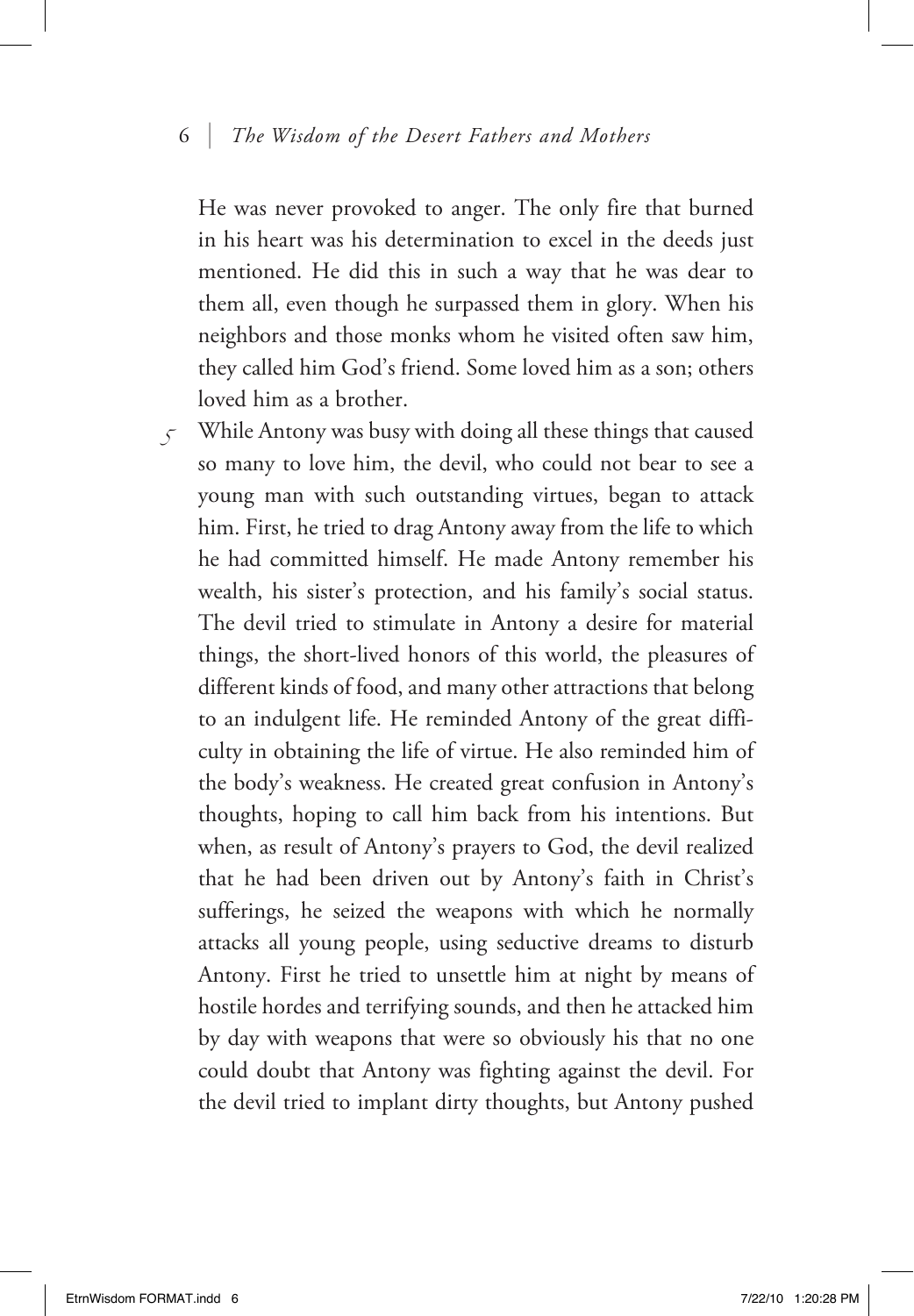them away by means of constant prayer. The devil tried to titillate his senses by means of natural carnal desires, but Antony defended his whole body by faith, by praying at night, and by fasting. At night the devil would turn himself into the attractive form of a beautiful woman, omitting no detail that might provoke lascivious thoughts, but Antony called to mind the fiery punishment of hell. In this way he resisted the onslaught of lust. The devil without hesitation set before him the slippery path of youth that leads to disaster, but Antony concentrated on the everlasting torments of future judgment and kept his soul's purity untainted throughout these temptations. All these things confounded the devil. A young man was now tricking this evil creature who thought he could become God's equal, as if the devil himself were a wretched creature. A man made of flesh defeated the devil, who tries to defeat flesh and blood. The Lord, who became flesh for our sake and thus granted the body victory over the devil, was helping Antony.

 $6<sup>7</sup>$  At last the devil found he was unable to destroy Antony and that Antony's thoughts were always driving him back. So, crying and gnashing his teeth, he appeared to Antony in a form appropriate to his nature. An ugly dark boy threw himself down at Antony's feet, weeping loudly and saying in a human voice, "I have led many astray, and I have deceived many, but you have defeated my efforts, just as other holy people have done." When Antony asked him who was saying this, the devil replied, "I am the friend of sin. I have used many different kinds of shameful weapons to attack young people, and that is why I am called the spirit of sinfulness. How many of those who were determined to live chastely have I tricked!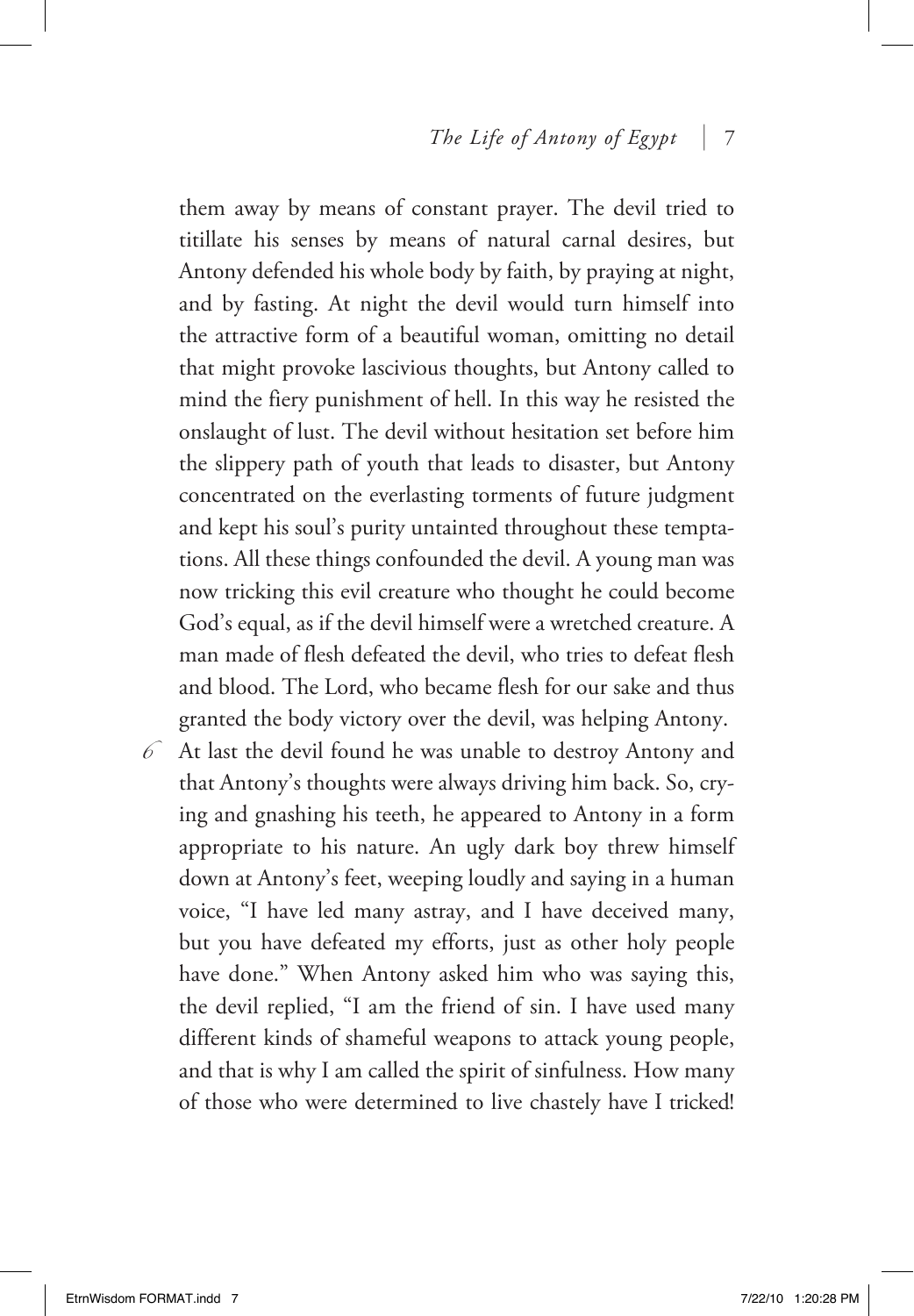How many times have I persuaded those starting out hesitantly to return to their former foul ways. I am the one who caused the prophet to reproach the fallen, saying, *The spirit of sinfulness has led you astray* (cf. Hosea 4:12), and I am the one who made them fall. I am the one who has often tempted you, and always you have driven me away." When the soldier of Christ heard this, he gave thanks to God and, strengthened by greater confidence in the face of the enemy, he said, "You are utterly despicable and contemptible; your blackness and your age are signs of weakness. You do not worry me any longer. *The Lord is on my side to help me; I shall look in triumph on those who hate me"* (Psalm 118:7)*.* At the sound of Antony's singing, the apparition immediately vanished.

 $\gamma$  This was Antony's first victory over the devil. It was the first sign of the Savior's power in Antony. The Savior *condemned sin in the flesh, so that the just requirement of the law might be fulfilled in us, who walk not according to the flesh but according to the Spirit* (Romans 8:4)*.* But this triumph did give Antony a sense of security. The devil's powers did not fail completely. The devil, like a roaring lion, was always watching for some way to pounce on Antony. Knowing from the Bible that the devil's wiles are numerous, Antony kept his commitment firm by skillful effort. Antony realized that although Satan had been defeated in the struggles of the flesh, he could use new strategies and more deadly weapons against him. Thus Antony disciplined his body more and more, afraid that he, who had won some contests, might lose others. He thus began to live a more rigorous rule of life. Even though everyone was amazed at this young man's tireless dedication, Antony endured his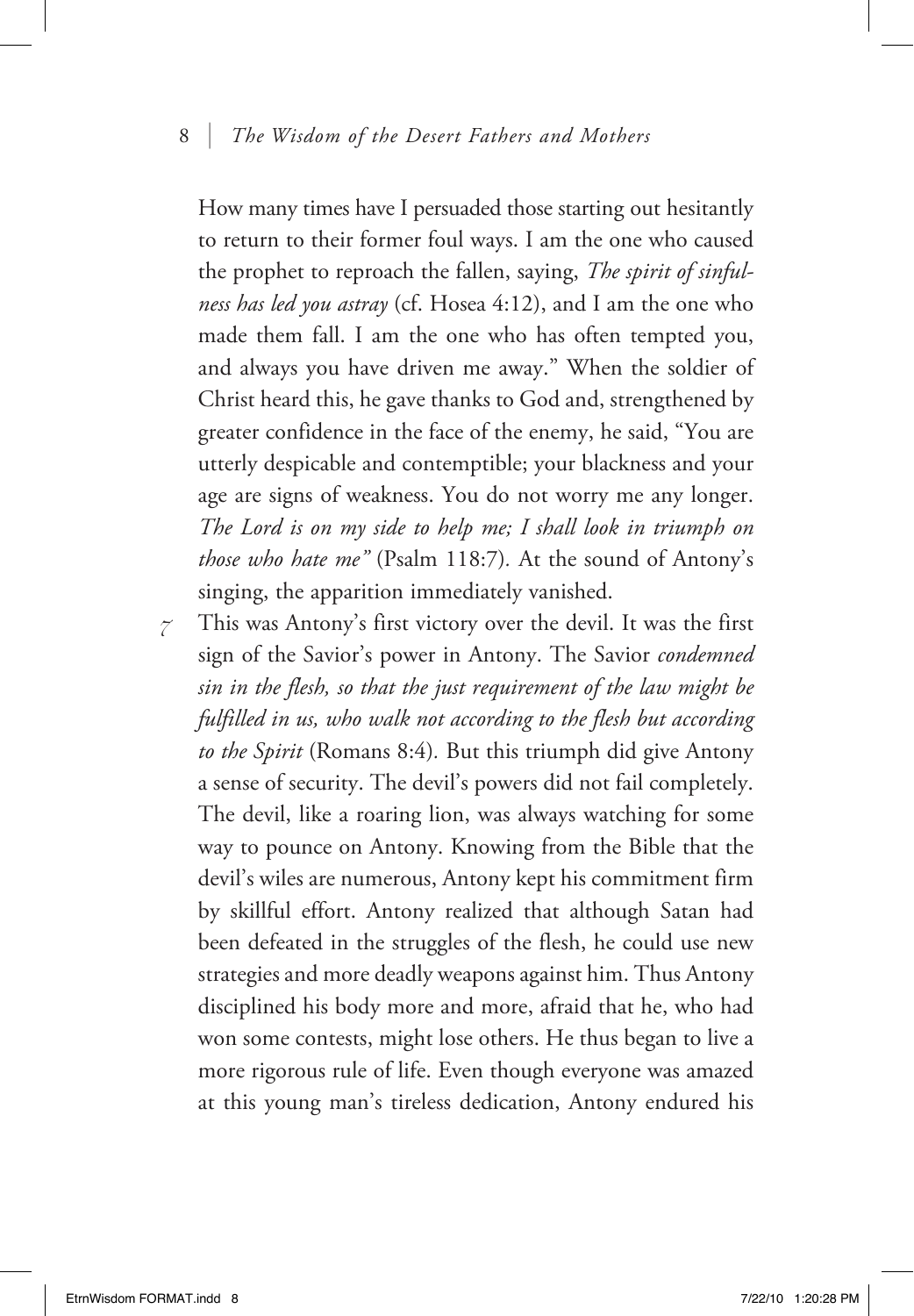discipline patiently because he knew that voluntary servitude to God would transform habit into nature.

 $\delta$  Antony so endured hunger and sleeplessness that his powers were considered astonishing. He very often spent the entire night in prayer and ate only once a day, after sunset. Sometimes he continued fasting for two or three days at a time and only ate and drank on the fourth day. He ate bread and salt, and drank a little water. I think it is better not to say anything about his consumption of meat and wine, for most monks do not consume either one. When he did allow himself to rest, he used a woven rush mat covered with goats' hair. Sometimes he would simply lie on the bare ground, and he refused to anoint his body with oil. For he used to say that it is hardly possible that the bodies of those who use such things, and especially young men's bodies, should grow strong if they are softened by smooth oil. Instead they ought to use rigorous exercises to control the flesh, as the Apostle Paul said: *Therefore I am content with weaknesses, insults, hardships, persecutions, and calamities for the sake of Christ; for whenever I am weak, then I am strong*  (2 Corinthians 12:10). Antony also stated that wearing down the body's energies in this way could revive a person's mental powers. That is the reason he did not measure the value of his tasks by the length of time spent, but with the love and willing servitude characteristic of a novice. He continued to maintain his desire to progress in the fear of God. Wanting to add new achievements to the old ones, he kept in mind Paul's words: *Forgetting what lies behind and straining forward to what lies ahead, I press on toward the goal for the prize of the heavenly call of God in Christ Jesus* (Philippians 3:13). He remembered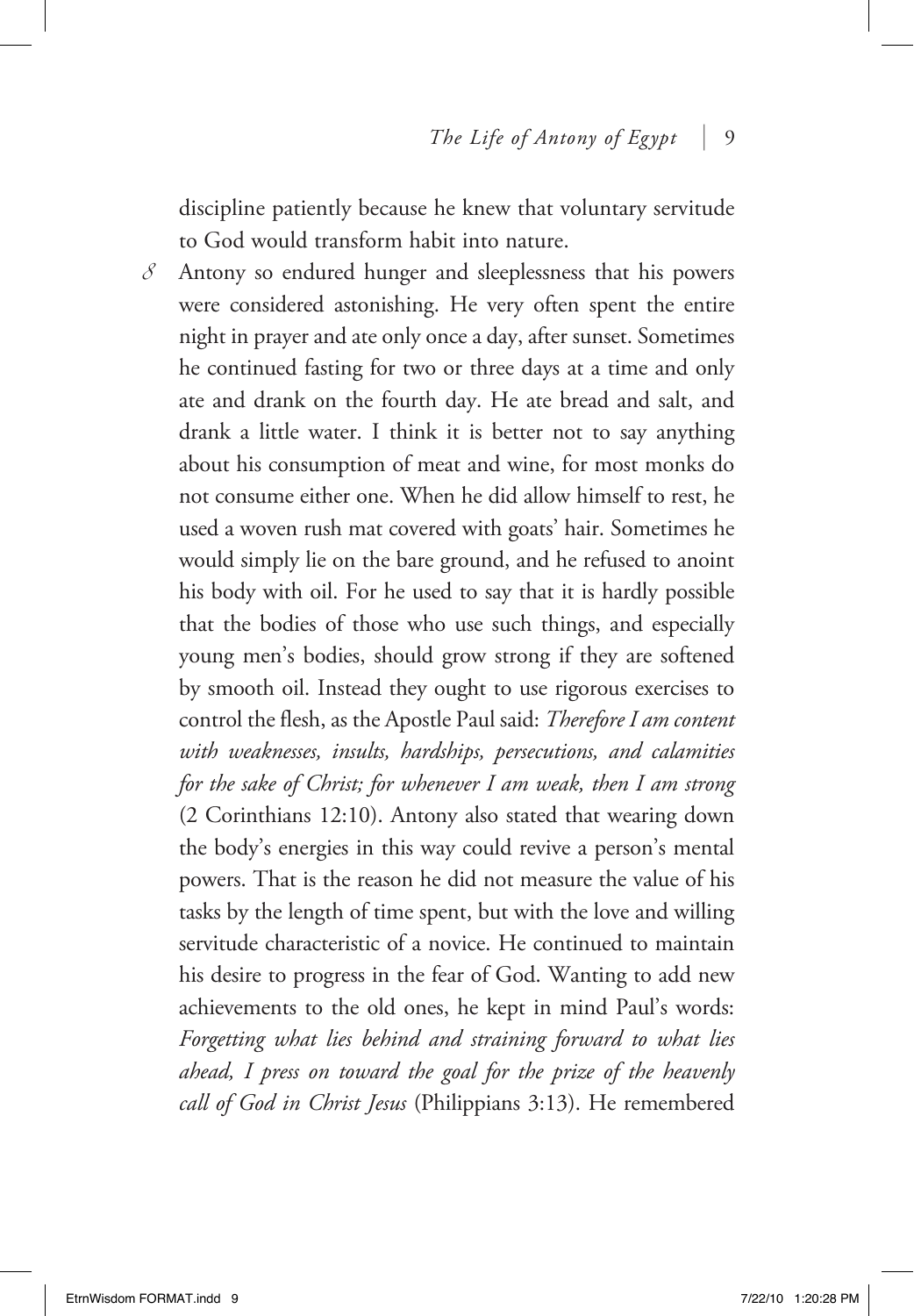also what Elijah said: *As the Lord of hosts lives, before whom I stand, I will surely show myself to him today* (1 Kings 18:15). Antony explained that "today" did not mean just past time but that every day he was entering battle, and he wanted to prove himself worthy in God's sight, pure of heart, and ready to obey God's will.

 9 Then the holy Antony, bearing in mind that a servant of God should organize his life based on the life of the great Elijah, moved away to some tombs not far from his own village. He asked one of his friends to bring him food at regular intervals. When this brother had shut him up in one of the tombs, Antony remained there alone. But the devil was afraid that the desert might become inhabited because of Antony, so he gathered his followers and tortured Antony by beating him all over. The intensity of the pain deprived Antony of his ability to move and speak. At a later time he would tell how his injuries had been so serious that they were worse than all the tortures devised by other men. However, God's providence saved him. The next day the brother arrived with food as usual and found the tomb's door smashed down and Antony lying half-dead on the ground. He lifted him on his shoulders and carried him back to his house in the village. When people heard about this, many neighbors and relatives came running and in their grief performed the funeral rites for Antony. When the night was half over, a deep weariness overcame those keeping watch. Then Antony, his spirit gradually returning, drew a deep breath and lifted his head. When he saw that the man who had brought him there was awake while all the others were lying fast asleep, he beckoned to the man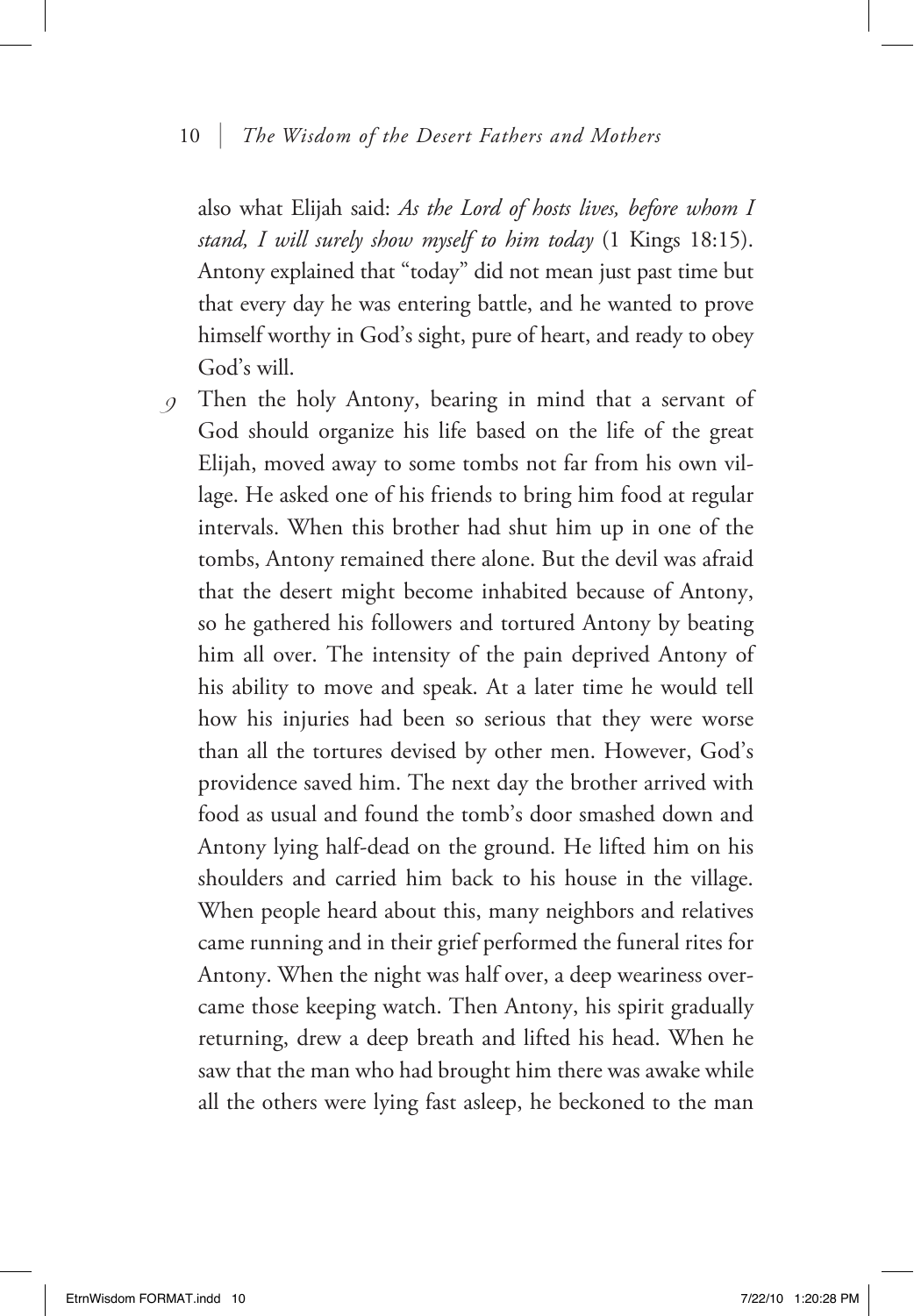and begged him to carry him back, without waking anyone at all, to the place where he had been living.

10 So Antony was carried back to his tomb, and stayed there alone as he had before. Since he could not stand up because of his recent beatings, he prayed lying down. After praying, Antony would say in a loud voice, "Look, here I am. I don't run away from fighting with you. Even if you bring me more difficulties, you cannot separate me from Christ's love." And he would then chant these words: *Though an army encamp against me, my heart shall not fear* (Psalm 27:3). When he heard this, the devil was amazed that Antony had dared to come back. The devil was furious. Gathering his dogs together, he said to them, "See how Antony is overcome neither by the spirit of sinfulness nor by physical pain. To top it all off, he is disrespectful in his challenges to us. Take up all your weapons; we must attack with greater force. Let him feel, let him feel; he must understand who it is that he is provoking." When the devil spoke, all those listening to him agreed with him, for the devil has immeasurable ways of doing harm. Then there was a sudden noise that caused the place to shake violently. Holes appeared in the wall, and a swarm of different kinds of demons poured out. They took on the shape of wild animals and snakes, and instantly they filled the whole place with apparitions in the form of lions, bulls, wolves, vipers, serpents, scorpions, leopards, and bears. They each made noises according to their individual natures: The lion roared, eager for the kill; the bull bellowed and made menacing movements with his horns; the serpent hissed; the wolves leaped forward to attack; the spotted leopard showed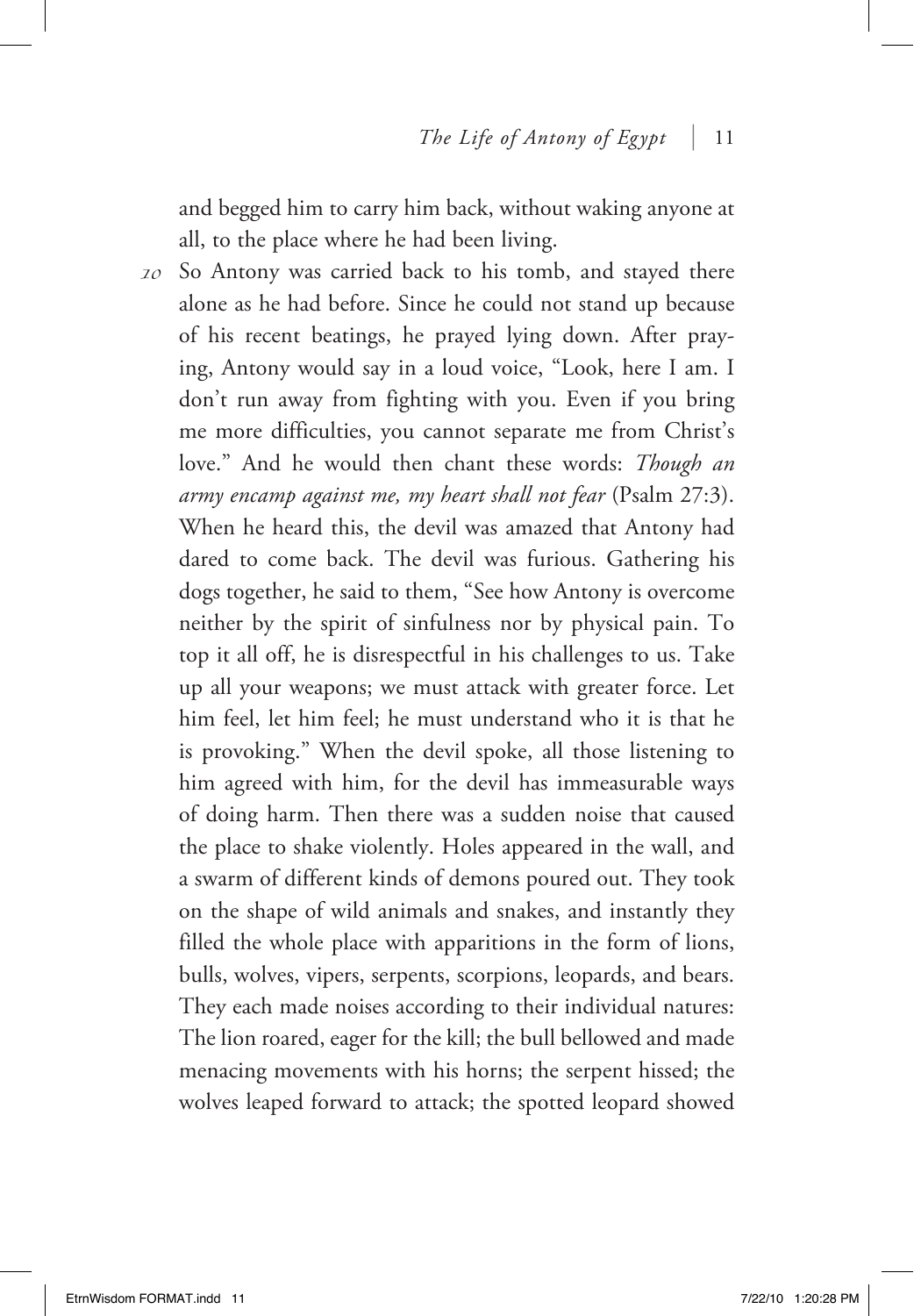all the different wiles of the one that controlled him. Each of their faces bore a savage expression, and the sound of their voices was terrifying. Mauled and beaten, Antony experienced even more atrocious pains in his body; but he remained unafraid, and his mind was alert. Although the wounds of his flesh made him groan, he maintained the same attitude and spoke as if mocking his enemies: "If you had any power, one of you would be enough for the fight; but since the Lord has robbed you of your strength, you are broken and so you attempt to use large numbers to terrify me. The proof of your weakness is that you have taken on the shapes of unreasoning beasts." He continued to speak with confidence: "If you truly have any influence, if the Lord has granted you any power over me, here I am: Eat me up. But if you cannot, why do you use up so much energy? For the sign of the cross and faith in the Lord is for us a wall that no assault of yours can break down." Although they made numerous threats against the holy Antony, they did not succeed. They made fools of themselves, not of Antony.

11 Jesus did not fail to notice his servant's struggle. He came to protect Antony. When Antony raised his eyes, he saw the roof opening above him. As the darkness dissipated, a ray of light poured in on him. As soon as this bright light appeared, all the demons vanished, and the pain in Antony's body suddenly stopped. The building that had been destroyed was restored. Antony immediately understood that the Lord was present. Sighing deeply from the bottom of his heart, he spoke to the light that had appeared to him: "Where were you, good Jesus? Where were you? Why weren't you here from the beginning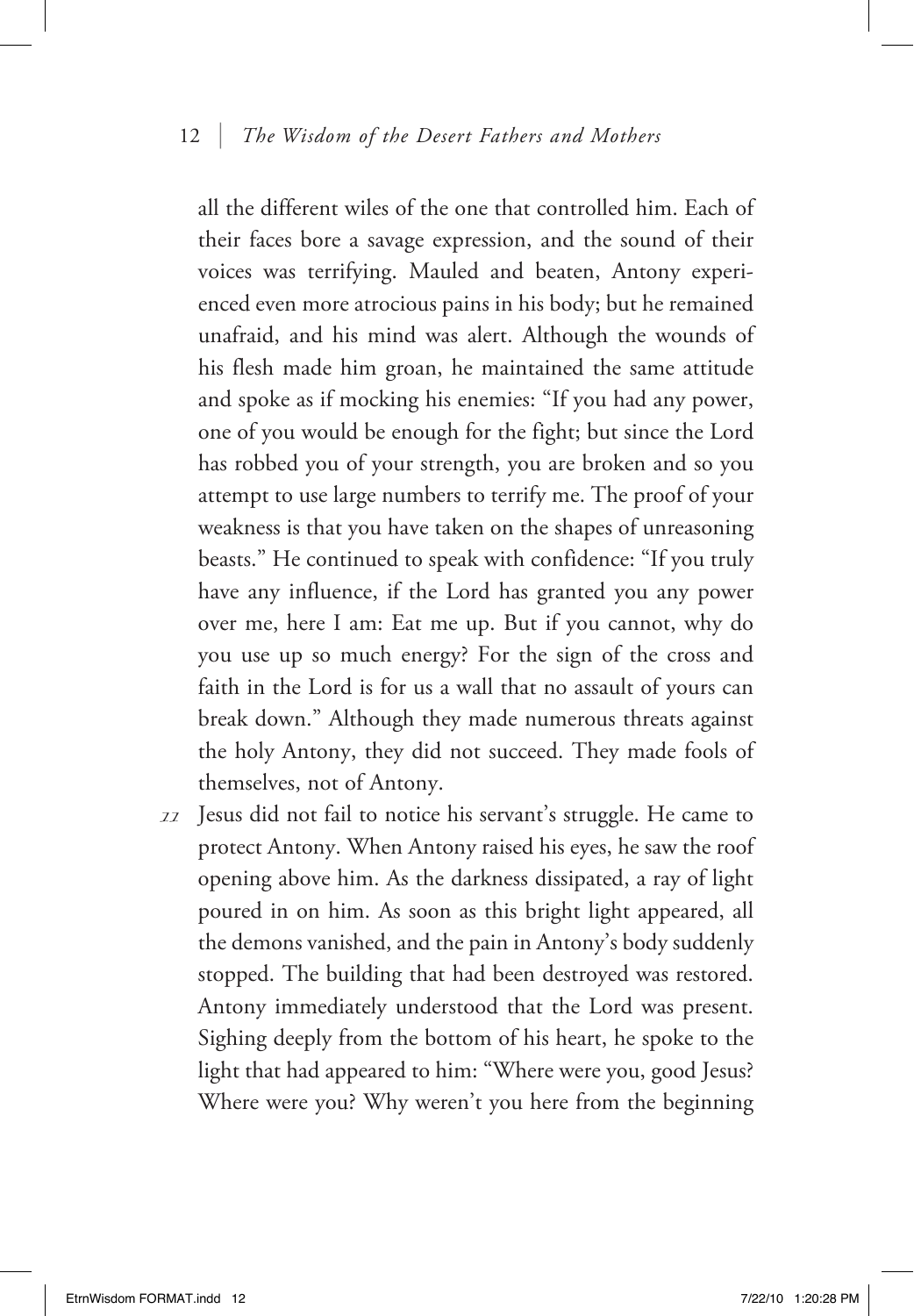to heal my wounds?" And a voice came to him: "Antony, I was here, but I was waiting to watch your struggle. But now, since you have bravely held your own in this fight, I will always help you and I will make you famous throughout the world." When he heard this, Antony stood up and prayed; he felt so greatly strengthened that he realized he had received more strength now than he had before he lost it. Antony was thirty-five years old when this happened.

12 Later, as his willing commitment caused him to grow in spiritual goodness, he went to the old man I mentioned earlier and begged that they should live together in the desert. When the old man refused, giving as his excuse his old age and the novelty of the plan, Antony went forth to the mountain alone, having lost all fear of that way of life, and attempted to open up a path to the desert that had before now been unknown to the monks. However, not even there did his tireless adversary give up. Determined to obstruct Antony's commitment to this way of life, the devil threw down a silver plate in his path. When Antony saw it, he recognized the cunning of that ingenious trickster. He stood still and fearless, and, looking at the plate grimly, he rebuked the one trying to trick him with the illusion of silver. He said to himself, "Why is this plate here in the desert? This track is remote and there are no traces of any travelers. If it had fallen out of someone's luggage, it could hardly have lain unnoticed, for it is too large. If the person who lost it came back, he would certainly have found what had fallen out because this place is so empty. This is a product of your cunning, you devil, but you will not hinder my intention. May your silver plate go to hell with you."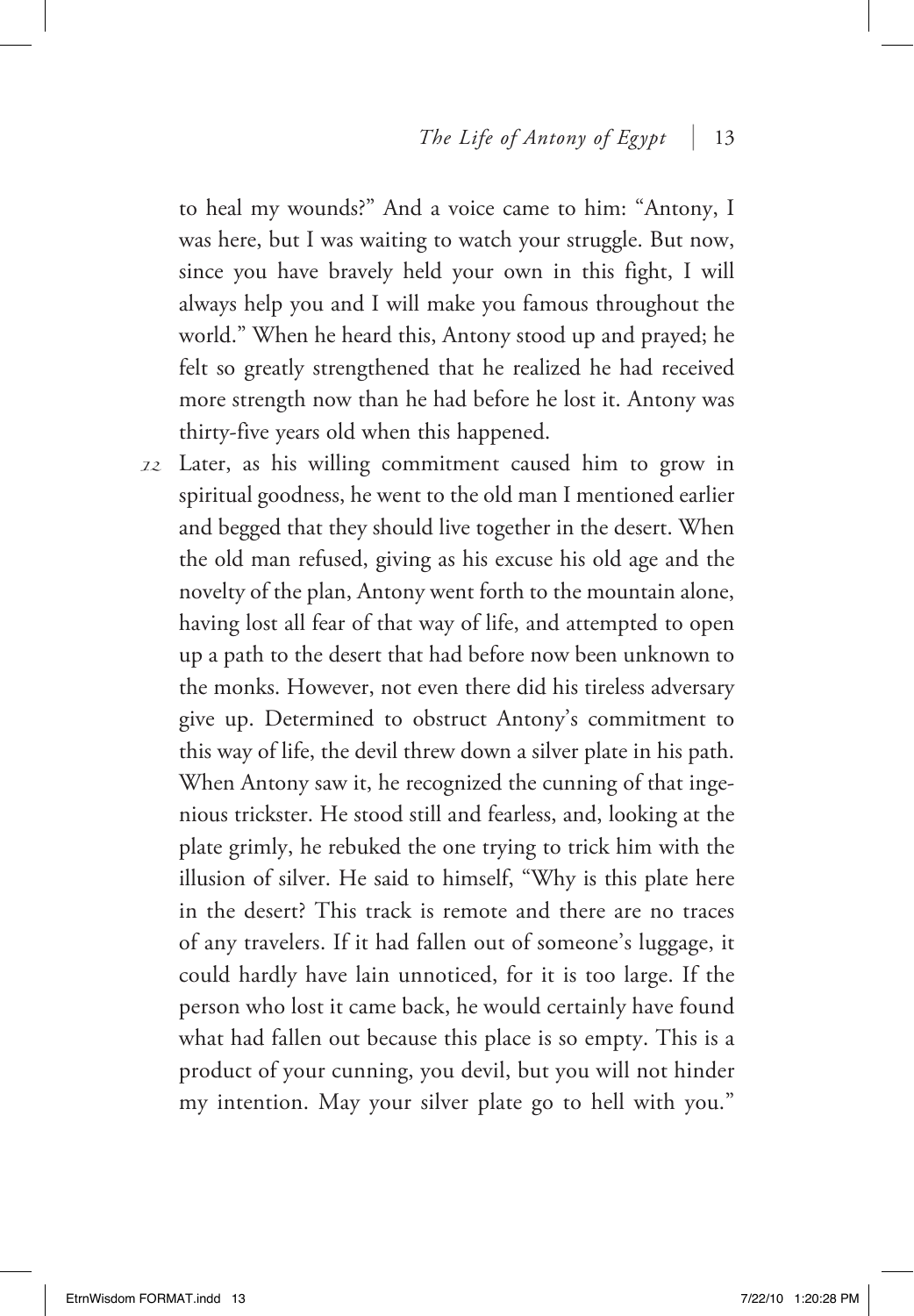As soon as Antony said this, the plate disappeared like smoke from the face of the fire.

- 13 Next Antony saw a piece of real gold lying in his path. It is not clear whether the devil put it there to deceive him, or whether God revealed it to prove that Antony could not be seduced even by real riches. Antony marveled at the size of this piece of shining metal and quickly ran all the way to the mountain, as if he were escaping from a fire. After crossing the river, he found a deserted fort full of venomous animals. He settled in the fort as its new tenant. Immediately on his arrival, a huge number of snakes fled as if they had been chased out. Antony then blocked up the entrance with stones and stayed there all alone, storing up enough bread for six months as well as a small supply of water. He did not go out to receive any visitors. Even when he took his bread supply through the roof twice a year, he did not talk with those who brought it to him.
- $1/4$  When crowds of people spent the night outside his door so they could question him, they heard noisy voices as if a number of people were saying to Antony, "Why have you moved into our home? What have you got to do with the desert? Leave other people's property alone. You cannot live here; you cannot endure our attacks." At first those outside thought some people had entered the walls and were quarreling with Antony. But when they looked in through the gaps, they saw no one and realized demons were fighting Antony. They were terribly frightened and called to Antony for help. He came to the door to comfort the brothers; he begged them not to be afraid and asked them to go away. He assured them that their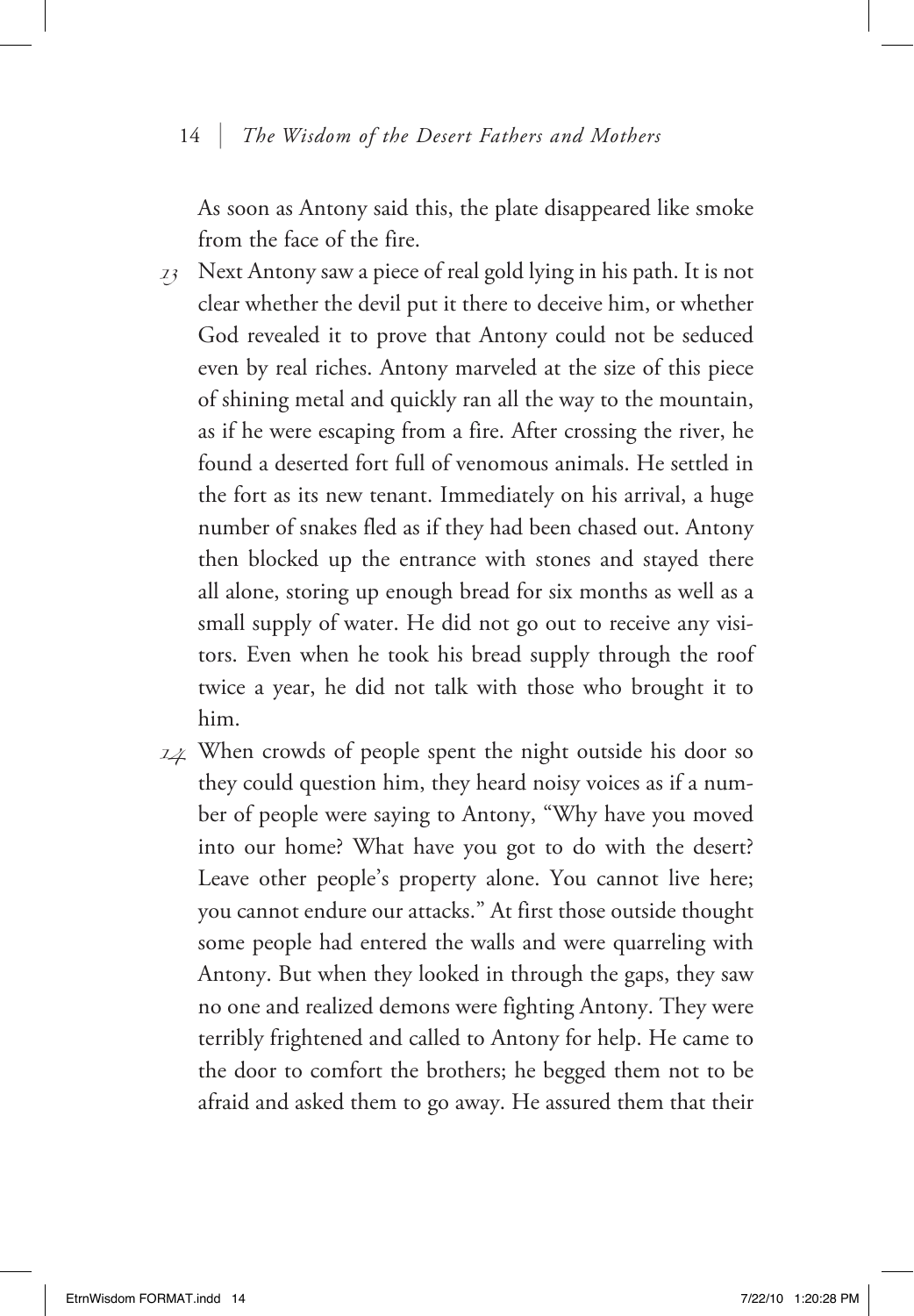fear was caused by the demons. "Make the sign of the cross," he said, "and leave without fear. Leave these demons to mock themselves." So the people returned to their homes while Antony remained there unharmed, never tiring in his struggle. For he increased in his commitment, and the weakness of his opponents accorded him the greatest relief in his fight and made him steadfast of mind. When crowds of people came to the desert again, they expected to find him dead. But he sang from within, *Let God rise up, let his enemies be scattered; let those who hate him flee before him. As smoke is driven away, so drive them away; as wax melts before the fire, let the wicked perish before God* (Psalm 68:1–2)*.* He also sang, *All nations surrounded me; in the name of the Lord I cut them off!* (Psalm 118:10).

 $15<sup>7</sup>$  Antony spent twenty years in the desert in this way, staying out of humankind's sight. Many came to see him in their desire to imitate his commitment to his way of life. A number of people who were suffering also gathered outside his door. When they at last managed to tear down the doors by force, Antony appeared to them with an aura of holiness as if he had emerged from some divine sanctuary. Everyone was stunned at the beauty of his expression and the dignified bearing of his body, which had not grown weak through lack of exercise. His face had not grown pale as the result of fasting and fighting with demons. To the contrary, his body looked as if no time had passed. What a great miracle. What purity of mind he had. Never did excessive frivolity cause him to burst out laughing; never did the thought of past sins make him frown, nor did the high praise bestowed on him by his admirers make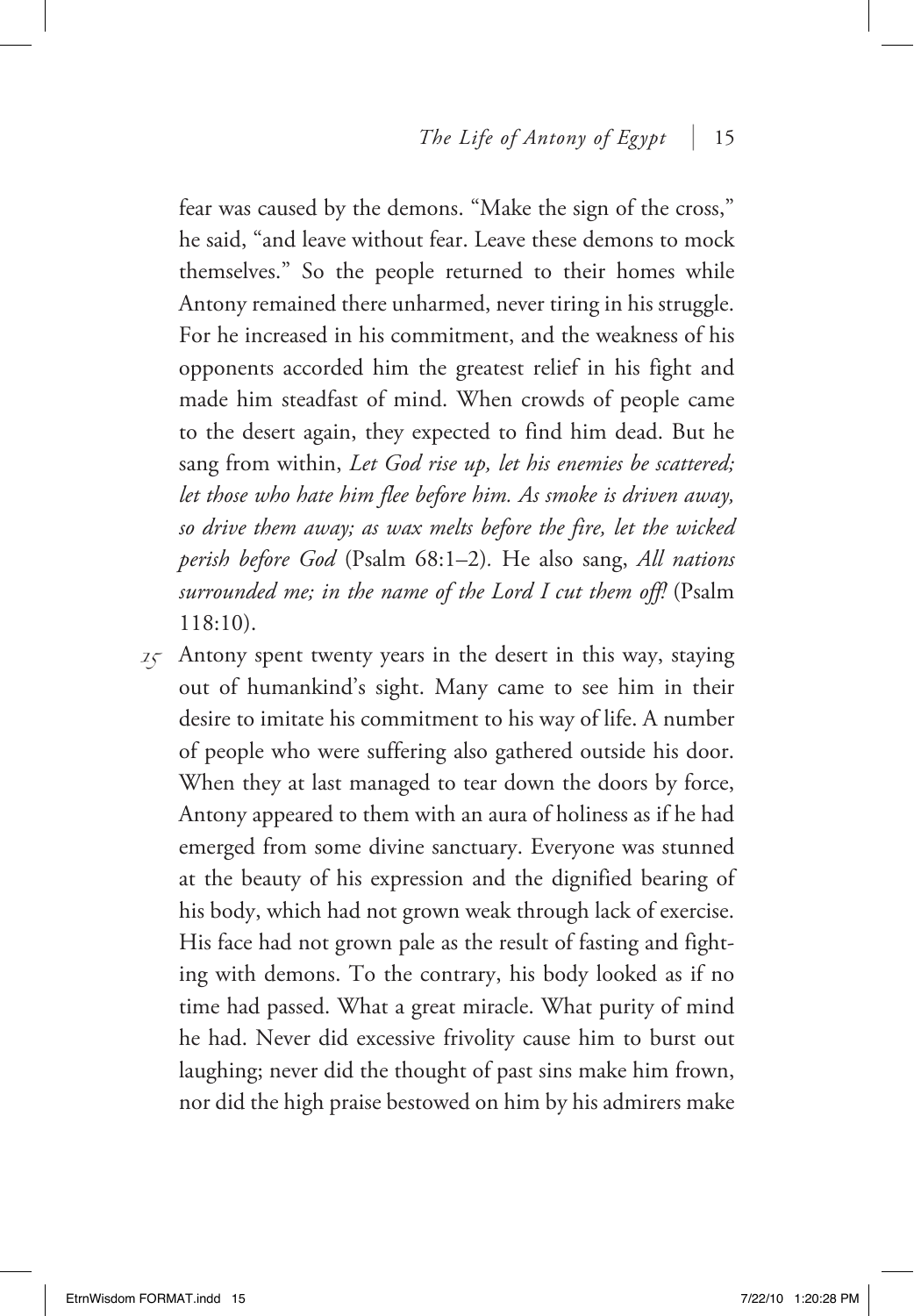him conceited. The solitude had in no way made him uncivilized, and the daily battles with his enemies had not brutalized him. His mind was calm, and he maintained a well-balanced attitude in all situations. Then the grace of God, through Antony, freed many people from unclean spirits and from various illnesses. His speech brought comfort to those who were grieving, instructed the ignorant, reconciled those who were angry, and persuaded everyone that nothing should be valued higher than Christ's love. He set before their eyes the great number of future rewards as well as the mercy of God, and he made known the benefits granted because God did not spare His own Son but had given him for the salvation of us all. His words had the immediate effect of persuading many of those who heard him to reject human things. This was the beginning of the colonization of the desert.

- $16$  I should also mention what happened in the region of Arsinoe. Antony planned to visit the brothers there. He had to swim across the Nile River, which was full of crocodiles and other dangerous animals. He and his companions crossed the river without harm and returned safely, too. After that he continued steadfastly in his ascetic efforts, and he inspired many of the brothers by his teaching. In a short time a large number of monastic prayer chambers came into existence. He guided these monks with a fatherly affection.
- $17$  One day, when the brothers who had gathered there were asking the holy Antony to provide some guidelines for their way of life, he raised his voice with a prophet's confidence and said that the Scriptures were sufficient for all teaching of the rule. He taught also that it would be an excellent idea for the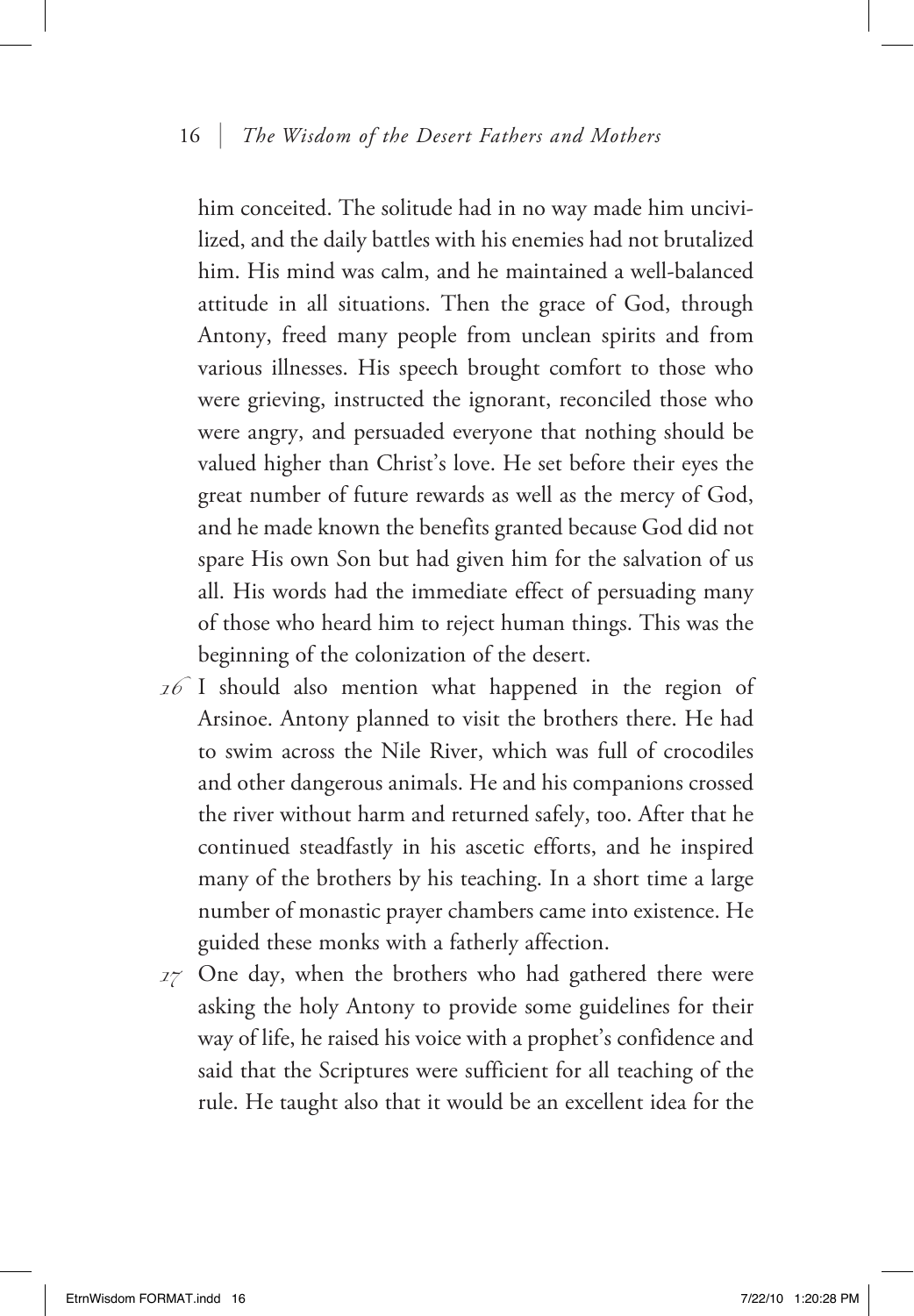brothers to support each other with mutual encouragement. "And so," he said, "you should tell me, as if I were your father, what you have learned, and I will reveal to you, as if you were my sons, what I have discovered as a result of my great age. But let this be the first rule, shared by all of you, that no one should weaken in the firmness of his commitment to the way of life he has chosen. He should strive always to increase his commitment to this undertaking as if he were just starting out, especially because human life, compared to eternity, is very short." After beginning in this way, Antony was silent for a while. Marveling at God's great generosity, he then added, "In this present life, things of equal value are exchanged: The seller does not receive more from the buyer. But the promise of eternal life is brought at a low price. As it is written: *The days of our life are seventy years, or perhaps eighty if we are strong; even then their span is only toil and trouble; they are soon gone, and we fly away* (Psalm 90:10). If we have lived in God's work for eighty or a hundred years, working hard, we will not reign for the same amount of time in the future. Instead, in exchange for the years I mentioned, we shall be granted a reign lasting throughout all ages. It is not earth that we will inherit, but heaven. We shall leave this corrupt body and we shall receive it incorrupt.

18 "And so, my children, do not let yourselves grow weary. Do not be seduced by pride in your achievement. *For the sufferings of this present time are not worth comparing with the glory about to be revealed to us* (Romans 8:18). No one, once he has rejected this world, should think he has left behind anything important. The entire earth, compared to the infinity of the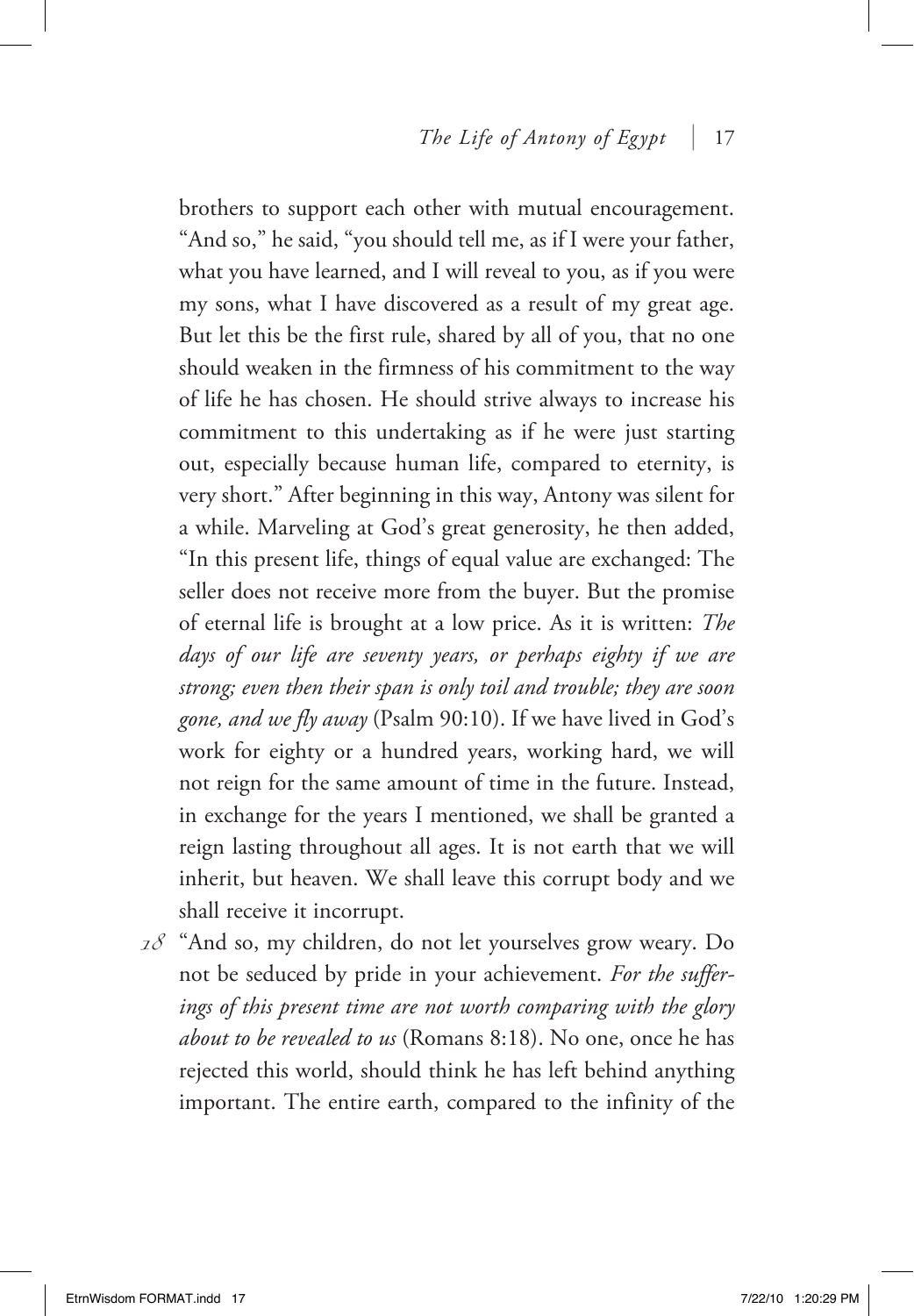heavens, is small and limited. Even if we renounce the whole world, we cannot give anything in exchange that is of similar value to the heavenly dwellings. If each person considers this, he will immediately realize that if he abandons a few acres of land or a small house or a moderate sum of gold, he ought not to feel proud of himself in the belief that he has given up a lot. Nor should he become despondent, thinking that he will receive only a little in return. For just as someone considers one dollar of no value in comparison with winning one hundred dollars, so, too, anyone who renounces possession of the entire world will receive in heaven a hundred times as much in more valuable rewards. In short, we must realize that even if we want to retain our riches, we will be torn away from them against our will by the law of death, as it says in Ecclesiastes. Why then do we not make a virtue of necessity? Why do we not voluntarily abandon what must be destroyed when this light comes to an end, so that we might gain the kingdom of heaven? Let Christians care for nothing that they cannot take away with them. We ought rather to seek after that which will lead us to heaven, namely wisdom, chastity, justice, virtue, an ever-watchful mind, care of the poor, firm faith in Christ, a mind that can control anger, and hospitality. Striving after these things, we shall prepare for ourselves a dwelling in the land of the peaceful, as it says in the Gospel.

19 "Let us bear in mind that we are servants of the Lord and that we owe a service to him who created us. For a servant does not reject present or future authority on account of past service, and does not dare to claim that because of his past he ought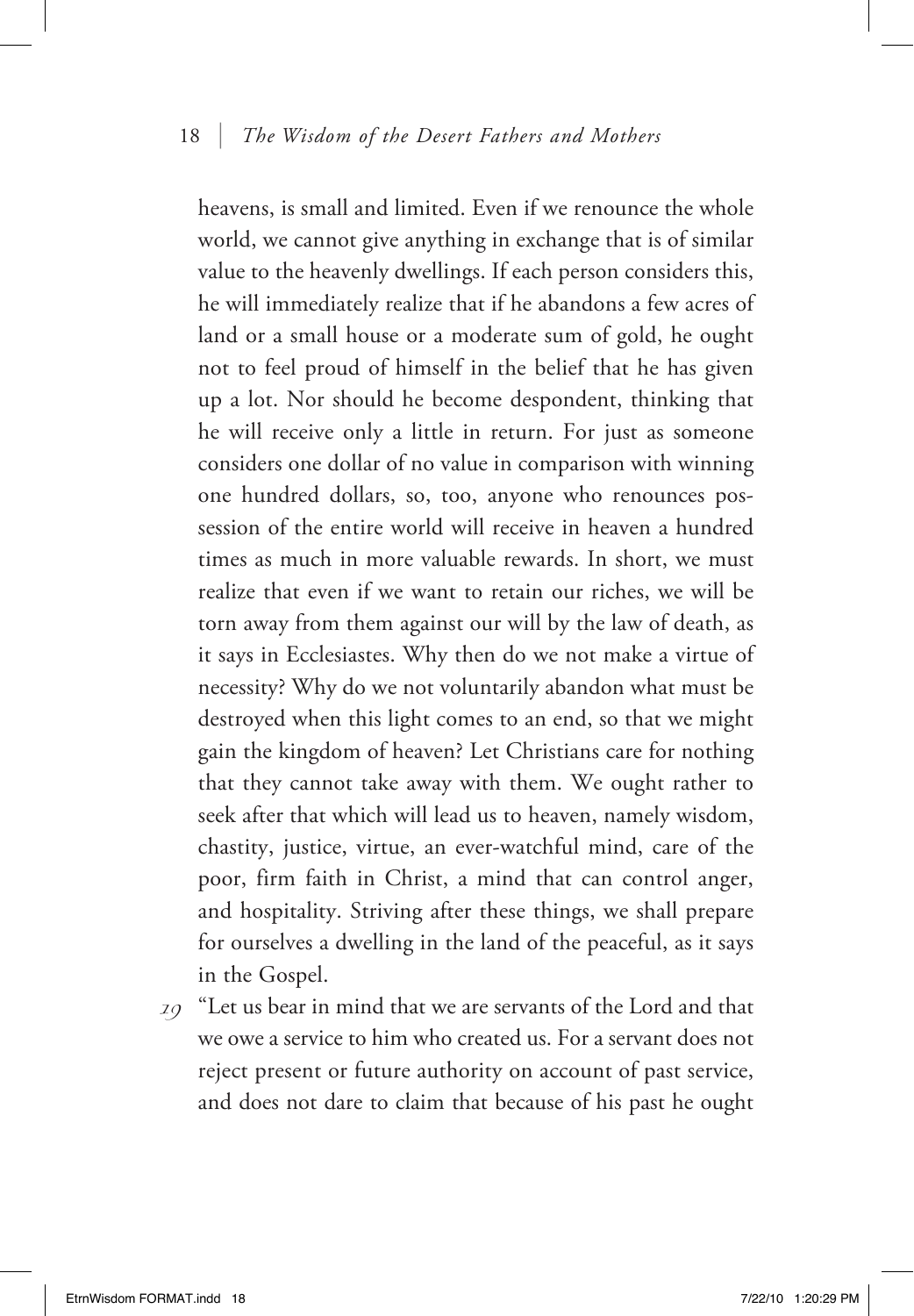to be released from the task at hand. Instead, he continues to perform the same service with unbroken commitment so as to please his master and so that his wages will not be fear and beatings. In the same way it is right for us to obey the divine commandments, knowing that he who is a just judge will judge each person where he finds him, as the prophet Ezekiel testifies. Even the wretched Judas, because of one night's sins, lost out on the rewards for all his past achievement.

20 "We must therefore be steadily committed to this way of life with God as our helper, for it is written: *We know that all things work together for good for those who love God* (Romans 8:28). Let us reflect on the Apostle's claim that he dies each day, so that we can avoid idleness. If we bear in mind the unpredictability of our human condition, we will not sin. For when we wake from sleep, we are unsure whether we will reach evening, and when we lie down to rest at night, we should not be confident that daylight will return. We should be aware always of the uncertainty of our life and know that we are governed by God's providence. Not only will we not go astray nor be swept away by some flimsy desire, but neither will we be angry with anyone nor strive to accumulate earthly treasures. Instead, fearing death each day and always thinking about our separation from the body, we will trample upon all that is transitory. The desire for women will disappear, the fire of lust will be extinguished, and we will pay our debts to each other, always holding before our eyes the coming of the final retribution. For a powerful fear of judgment and a terrible dread of punishment destroy the incentives of the lustful flesh and support the soul as it slips off the cliff's edge.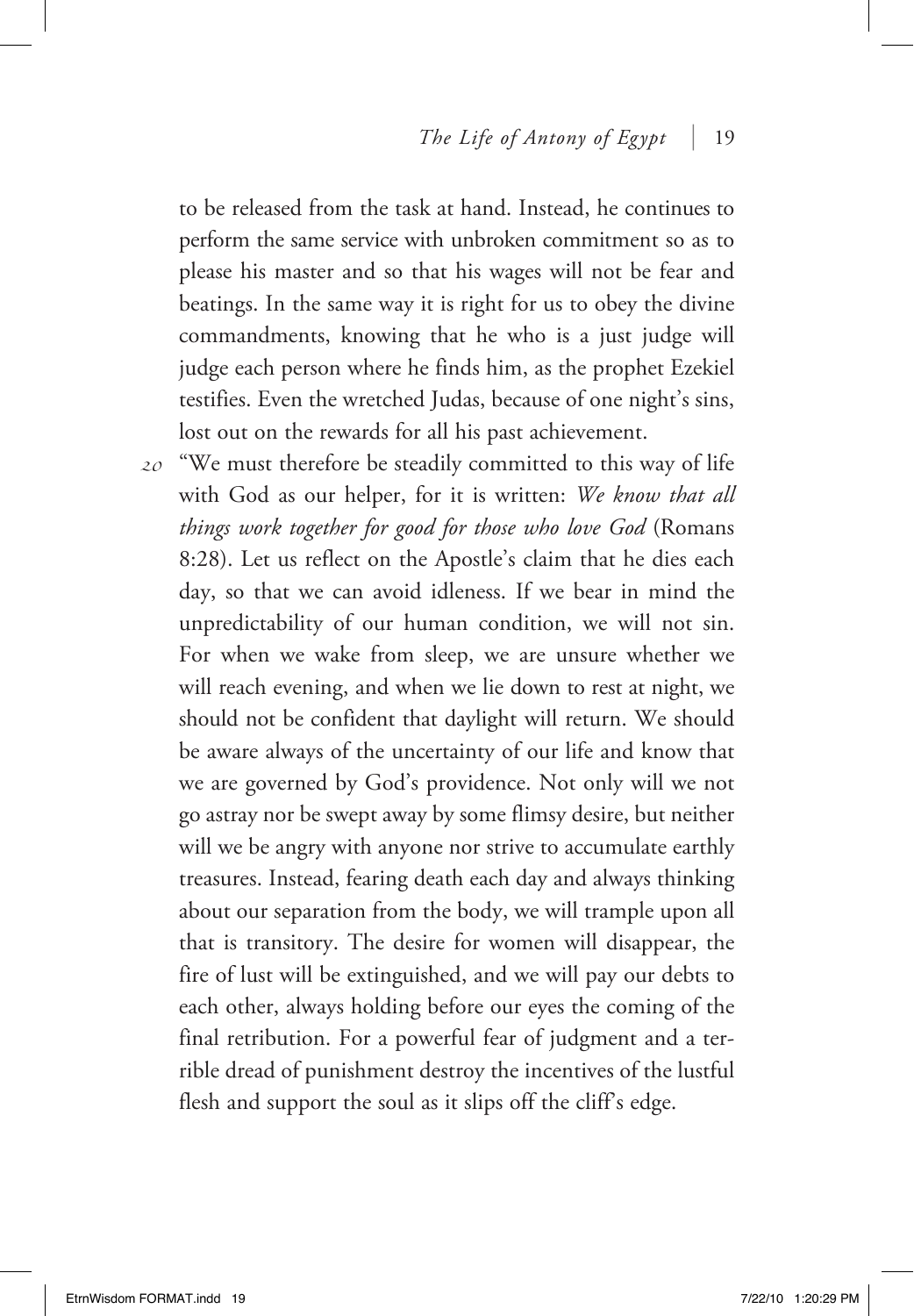21 "I pray then that we should use every effort to press on toward this life's goal. Let no one look behind him as did Lot's wife, especially since the Lord has said that no one who puts his hand upon the plough and looks back is fit for the kingdom of heaven. To look back means to have second thoughts about your undertaking and to become entangled once more in worldly desires. Do not fear the word 'virtue' as if it were unattainable. Do not think that such an endeavor, which depends on our will, is alien to you or something remote. Man has a natural inclination to this kind of effort, and it is something that awaits only our willingness. Let the Greeks pursue their studies across the seas and go in search of teachers of useless literature in foreign lands. We, however, feel no compulsion to travel across the waves, for the kingdom of heaven is to be found everywhere on earth. That is why the Lord says in the Gospel: *The kingdom of God is among you* (Luke 17:21). The virtue that is within us requires only the human will. For who can doubt that the natural purity of the soul, were it not tainted by filth, would be the source of all virtues? A good Creator must necessarily have made the soul good. If we hesitate, we should hear the words of Joshua, who said, *Incline your hearts to the Lord, the God of Israel* (Joshua 24:33). And John expresses a similar idea about virtue when he says, *Make his paths straight* (Matthew 3:3). For to have a straight soul means that the blemish of any vices does not stain its original soundness. If it changes its nature, then it is said to have gone astray, but if it preserves its good nature, then that is virtue. The Lord has entrusted our soul to us: Let us keep what has been entrusted to us in